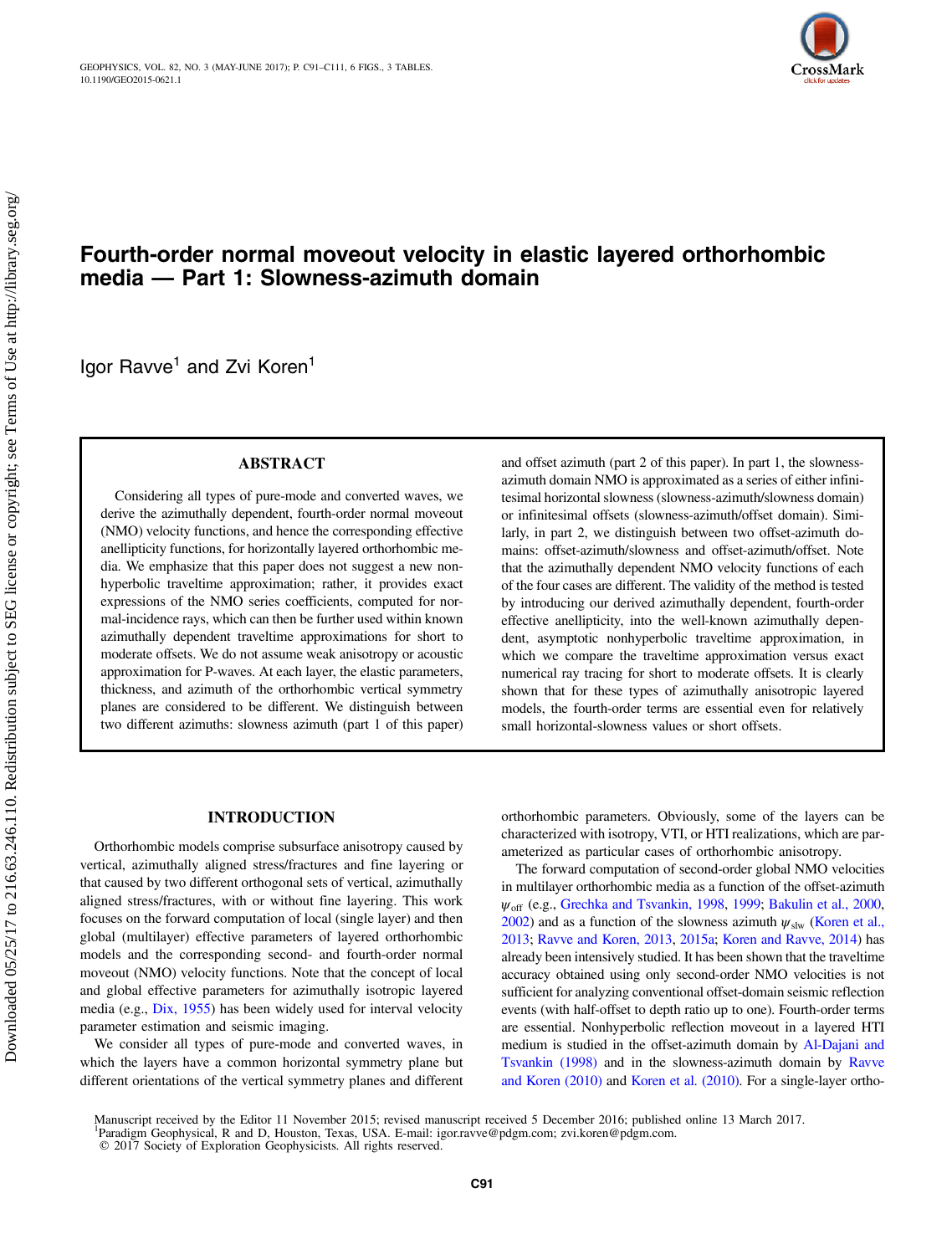rhombic model whose reflection surface coincides with the horizontal plane of symmetry, the offset-azimuth domain fourth-order NMO velocity is derived by [Al-Dajani et al. \(1998\)](#page-19-0) and [Al-Dajani and Tok](#page-19-0)[soz \(2001\)](#page-19-0) (for any strength of anisotropy), and for a dipping singlelayer model by [Pech and Tsvankin \(2004\)](#page-19-0) (for weak anisotropy and for fracture azimuth coinciding with the dip azimuth). [Pech et al.](#page-19-0) [\(2003\)](#page-19-0) proposed an explicit formula of the quartic coefficient for compressional waves in general anisotropic layers and applied it to a single tilted transverse isotropy (TTI) layer. [Vasconcelos and Tsvan](#page-20-0)[kin \(2006\)](#page-20-0) implement an azimuthally dependent traveltime approximation to invert orthorhombic layered parameters. [Stovas \(2015\)](#page-20-0) studies the NMO velocity in a multilayer orthorhombic medium with different azimuths of the orthorhombic vertical symmetry planes and derives acoustic approximate expressions for effective anellipticity in the slowness-azimuth and offset-azimuth domains. In the cited work, the effective anellipticity is based on three parameters:  $\eta_1, \eta_2, \eta_{xy}$  in the slowness-azimuth domain and  $N_1, N_2, N_{xy}$  in the offset-azimuth domain. Additionally, several acoustic approximations of the phase and ray velocities in orthorhombic media have recently been proposed ([Sripanich and Fomel, 2014](#page-20-0); [Hao and Stovas, 2015](#page-19-0), [2016](#page-19-0)), which are accurate for a wide range of reflection angles. [Sripanich and Fomel](#page-20-0) [\(2016\)](#page-20-0) propose an extension formula of fourth-order NMO velocity for general anisotropy, which was used for estimating local (interval) parameters of layered orthorhombic models with rotated azimuths. [Ivanov and Stovas \(2016\)](#page-19-0) study the influence of shear wave singularities on the NMO velocity ellipse in tilted orthorhombic media.

We recently derived the exact fourth-order effective velocity as a function of the slowness azimuth for quasi-P-waves in horizontally layered orthorhombic media, and we briefly presented the theory in the extended abstracts ([Koren and Ravve, 2015](#page-19-0), [2016](#page-19-0); [Ravve and](#page-20-0) [Koren, 2015b,](#page-20-0) [2016](#page-20-0)). The primary objective of this study is to provide a full derivation of the results presented in these abstracts. Moreover, in part 1 of this paper, we extend the theory to all types of waves, and in part 2, we derive the second-order relation for the lag between the offset azimuth and slowness azimuth, which makes it possible to obtain the fourth-order offset-azimuth domain NMO velocity as well. The azimuthally dependent global fourth-order NMO velocity  $V_4(\psi)$ , along with the quartic moveout coefficient  $A_4(\psi)$  and effective anellipticity  $\eta_{\text{eff}}(\psi)$ , are exact functions of the slowness or offset azimuth. The exact functions, however, require five (rather than three) fourth-order coefficients (in addition to the well-known three second-order coefficients). It is important to note that the resulting eight global effective parameters are associated with lower symmetries (such as monoclinic anisotropy) than those of the individual orthorhombic layers. While the horizontal symmetry plane is still shared by all layers, the change in azimuths of the vertical symmetry planes at each layer ruins the vertical symmetry of the global effective model.

The main objectives for deriving the slowness-azimuth domain fourth-order NMO velocity function are the following: First, it is the primary step required for obtaining the offset-azimuth domain fourth-order NMO velocity function (presented in part 2 of this paper). The new aspects of this work are that we do not make any assumption of weak anisotropy or acoustic approximation for Pwaves and that our derived fourth-order coefficients are valid for all types of pure-mode and converted waves. Second, the slowness azimuth and offset azimuth, second- and fourth-order NMO velocities can be used for updating the background interval parameters of orthorhombic layered models when using residual moveouts (RMOs) analyzed along migrated common image gathers (CIGs). The commonly used CIGs for updating azimuthally varying anisotropic models should obviously include azimuthal information. These gathers are normally classified into two main types of Kirchhoff-based migrations: the conventional offset domain and the reflection (or opening) angle domain (e.g., [Koren and Ravve, 2011;](#page-19-0) [Ravve and Koren, 2011](#page-20-0)), in which the angles refer to the opening angles and azimuths between the two slowness vectors of the incident and reflected waves at the image points (slowness-azimuth domain). This is why the two different azimuthal domains (slowness and offset) are so important.

To obtain the fourth-order NMO velocity functions, we first derive the series for the two offset components and the traveltime for a given slowness azimuth and for small horizontal slowness, referred to as the slowness-azimuth/slowness domain. To compute these series, we first consider a single layer and derive the relations for the Cartesian components of the ray velocity using the verticalslowness surface function. The latter is obtained by solving the Christoffel equation for the given horizontal-slowness components and the given elastic parameters. Next we compute the contributions of any given layer into the following three propagation components: (1) the radial-offset component (along the slowness azimuth), (2) the transverse-offset component (in its perpendicular direction), and (3) the total traveltime. We then provide explicit expression for the fourth-order NMO velocity function (and hence the global effective anellipticity) in the slowness-azimuth/slowness and the slowness-azimuth/offset domains.

The global second- and fourth-order NMO velocity functions are used in updating the velocity model in two different stages. The first stage includes computation of the vertical time (and hence the average velocity) and eight second- and fourth-order, local and then global effective parameters from the background interval orthorhombic layered models (a forward Dix-type summation approach). The second stage involves updating the computed background global effective parameters from azimuthally varying RMOs analyzed along the CIGs. This RMO analysis requires an explicit RMO expression as a function of the (1) (already known) background global effective parameters and (2) the (unknown) residual secondand fourth-order NMO velocities. The RMO expression is obtained by taking the full differential of the azimuthally dependent fourthorder NMO expression, with respect to the residual global effective parameters. [Koren and Ravve \(2014\)](#page-19-0) suggest a Dix-type inversion to convert the azimuthally anisotropic, global effective second-order parameters into three local (layer) effective parameters, and finally to obtain updated interval orthorhombic parameters  $\delta_1$  and  $\delta_2$ . The extension of the azimuthally dependent NMO velocity to the fourth-order, presented in this paper, makes it possible to use this Dix-type approach to invert for the five fourth-order local effective parameters (in addition to the three second-order parameters). These second- and fourth-order eight local effective parameters can then be transformed (with some a priori assumptions and constraints) into the full set of [Tsvankin](#page-20-0)'s (1997) orthorhombic parameters per layer. The inversion process, however, is beyond the scope of this paper.

The body of this paper describes the main steps of the method; the detailed derivations are moved to a corresponding series of appendices. For clarity, a full list of notations is given at the end of the paper. Finally, we demonstrate the feasibility of the derived expressions with a synthetic multilayer model containing strong orthorhombic parameters, simulating compacted sediment layers af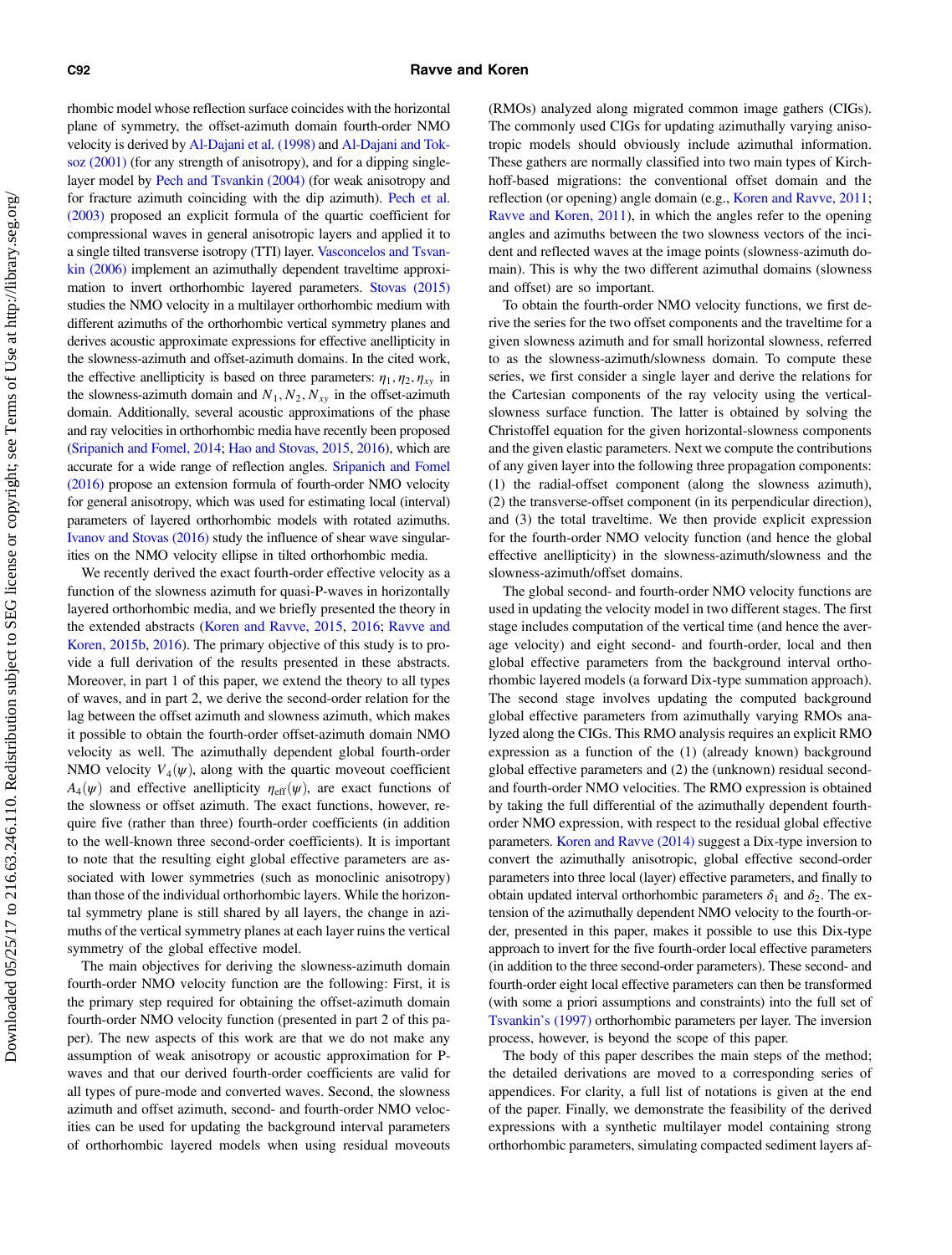fected by aligned tectonic stress that yields vertical fracture planes with a different azimuth at each layer. The validity of the derived formulas is tested by introducing our derived, azimuthally dependent, fourth-order anellipticity parameter into the well-known, azimuthally dependent, asymptotic nonhyperbolic traveltime approximation (e.g., [Vasconcelos and Tsvankin, 2006\)](#page-20-0), for short to moderate offsets versus exact numerical ray tracing.

# BACKGROUND AND BASIC DEFINITIONS

Before describing the main derivations, we provide a brief background and basic definitions of the principal terms used.

#### Orthorhombic axes, local and global frames

We define the term "orthorhombic axes"  $x_i$  as the intersection lines of the orthorhombic symmetry planes  $[x_ix_j]$  and  $[x_ix_k]$ , where indices  $i, j, k$  are all different. Orthorhombic axes constitute the local frame of reference for each layer. The azimuth of the vertical symmetry planes can vary from layer to layer. However, all layers (local frames) share the same horizontal symmetry plane and therefore the same vertical axis, which is also the vertical axis of the global frame (Cartesian system of coordinates).

#### Slowness azimuth and offset azimuth

The term slowness azimuth  $\psi_{\text{slw}}$  is related to the azimuth of the slowness vector. It also coincides with the azimuth of the horizontalslowness vector (because the vertical component has no effect on the azimuth) and the azimuth of the phase velocity. Offset azimuth  $\psi_{\text{off}}$  refers to the azimuths of the surface acquisition sources and receivers. The slowness azimuth and offset azimuth are measured from the global axis  $x$ , positive counterclockwise.

#### Slowness-azimuth domain

We distinguish between two types of slowness-azimuth domain NMO velocities, related to two different slowness-azimuth domain traveltime functions. The first is related to a traveltime approximation series versus infinitesimal horizontal slowness, and it is called the "slowness-azimuth/slowness" domain. The second is associated with a traveltime approximation series versus infinitesimal offsets, and it is called the slowness-azimuth/offset domain.

# Offset-azimuth domain

We distinguish between two types of offset-azimuth domain NMO velocities, related to two different offset-azimuth domain traveltime functions. The first is related to a traveltime approximation series versus infinitesimal horizontal slowness, and it is called the "offset-azimuth/slowness" domain. The second is associated with a traveltime approximation series versus infinitesimal offsets, and it is called the offset-azimuth/offset domain.

Overall, we distinguish between three different types of model parameters: interval, local effective, and global effective.

# Interval parameters

Nine elastic and two geometric parameters exist for each layer:

1) elastic parameters

- •vertical compressional velocity  $(v_P)$
- •vertical velocity of S-waves polarized in the  $x_1$ -direction  $(v_{S,x_1})$
- • seven normalized orthorhombic parameters introduced by [Tsvankin \(1997\)](#page-20-0), which are extensions to [Thomsen](#page-20-0) [\(1986\)](#page-20-0) parameters of transverse isotropy  $(\delta_1, \delta_2, \delta_3, \varepsilon_1)$ ,  $\varepsilon_2, \gamma_1, \gamma_2$
- 2) geometric parameters
	- •thickness of a layer  $(\Delta z)$
	- •azimuthal orientation of an orthorhombic axis  $(\psi_{x_1})$ .

Both types of notations namely, the explicit stiffness matrix components and Tsvankin's orthorhombic parameters are used in this paper. We therefore listed their two-way relationships in Appendix [A.](#page-13-0)

#### Local and global effective parameters

Local effective parameters are related to a single layer, and global effective parameters account for the accumulated effect of the overburden multiple layers. In the context of our paper, these are the coefficients used to approximate local and global traveltimes to fourth-order accuracy. It has already been noticed (e.g., [Al-Dajani](#page-19-0) [et al., 1998](#page-19-0)) that for a general anisotropic single layer, vertical (normal incidence) traveltime and eight local effective parameters are needed: three second order and five fourth order parameters. It was then shown that for the particular case of an orthorhombic layer, only three of the five fourth-order parameters are independent, and in principle, six local parameters suffice. However, the global effective model of multilayer orthorhombic media, with different vertical symmetry planes at each layer, can no longer be considered orthorhombic. There is no common global vertical symmetry plane (or two vertical planes that are perpendicular to each other). Because the symmetry of the horizontal plane is preserved, the global effective model can be considered kinematically equivalent to monoclinic (to fourth-order accuracy); therefore, eight global effective parameters are required.

In this paper, we propose using eight newly defined local and global parameters, indicated by lowercase and uppercase symbols, respectively. These parameters are generic, and they are the same for the slowness-azimuth and offset-azimuth domains. Moreover, they enable performing forward and inverse Dix-type transformations in a straightforward summation and subtraction manner. The forward Dix-type transform provides the global effective parameters by summation over the local parameters, whereas the Dix-type inversion involves subtracting the global effective parameters related to the top and bottom horizons of the given layers.

# Second- and fourth-order NMO velocities for traveltime versus horizontal slowness

We define the slowness-azimuth/slowness and the offsetazimuth/slowness domains, second- and fourth-order NMO velocities,  $V_{2,slw}(\psi)$  and  $V_{4,slw}(\psi)$ , as the coefficients of the horizontalslowness square and quad, respectively, of the traveltime series approximation,

$$
\frac{t(\psi, p_h) - t_o}{t_o} = V_{2, \text{slw}}^2(\psi) p_h^2 + \frac{1}{2} V_{4, \text{slw}}^4(\psi) p_h^4 + O(p_h^6), \quad (1)
$$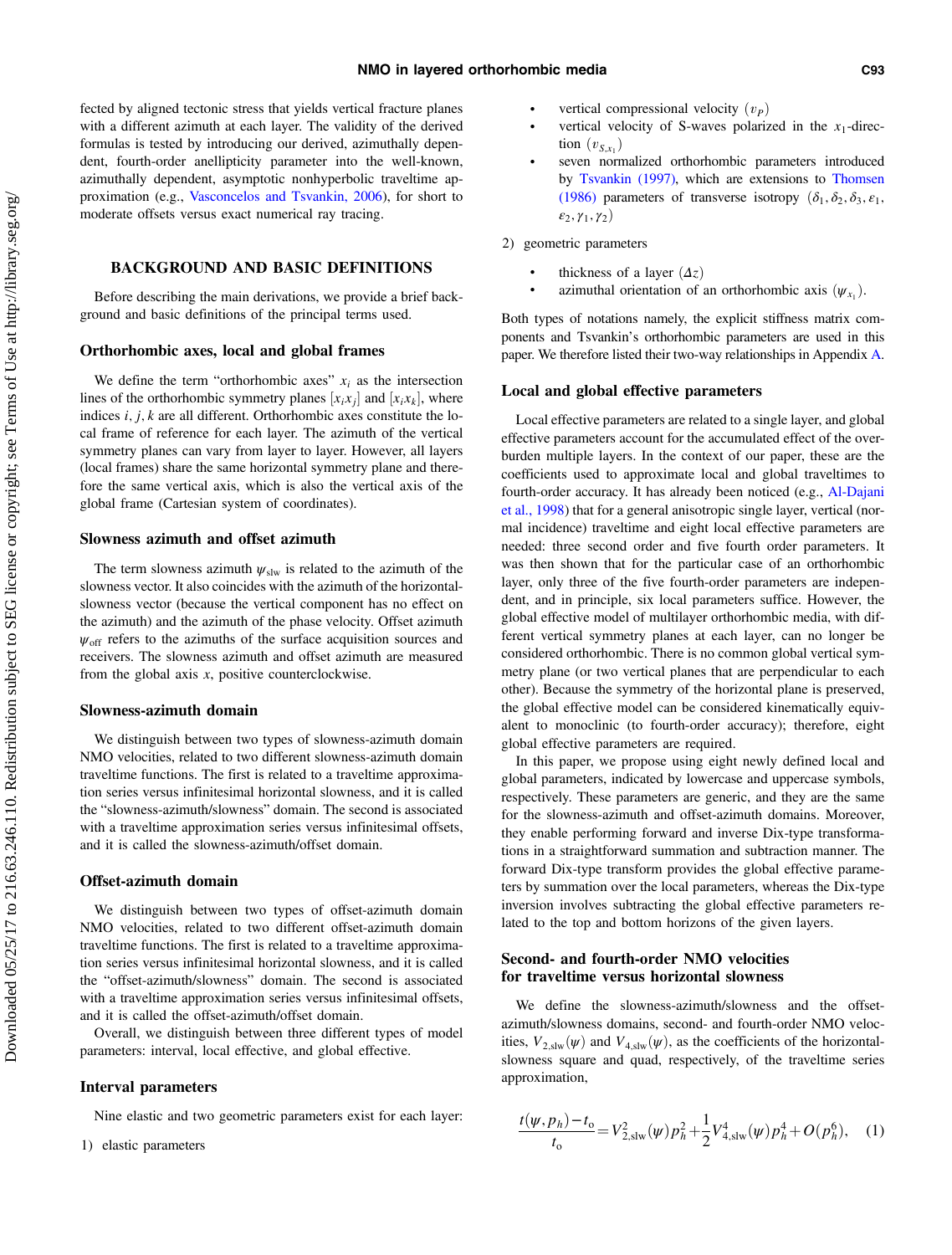## <span id="page-3-0"></span>C94 Ravve and Koren

where  $p_h$  is the slowness azimuth,  $t_0$  is the two-way vertical time, and  $\psi$  is either the slowness azimuth  $\psi = \psi_{\text{slw}}$  or the offset azimuth  $\psi = \psi_{\text{off}}$ .

# Second-order NMO velocity and quartic coefficient for traveltime versus offset

The asymptotic traveltime approximation, first suggested by [Tsvankin and Thomsen \(1994\)](#page-20-0) for VTI layered media, has been widely used for azimuthal anisotropy as well [\(Xu et al., 2005](#page-20-0); [Vas](#page-20-0)[concelos and Tsvankin, 2006](#page-20-0)):

$$
t^{2}(\psi, h) = t_{o}^{2} + \frac{h^{2}}{V_{2,off}^{2}(\psi)} + \frac{1}{V_{2,off}^{2}(\psi)}
$$

$$
\cdot \frac{A_{4,off}(\psi)h^{4}}{V_{2,off}^{2}(\psi)t_{o}^{2} + \alpha(\psi)h^{2}},
$$
(2)

where h is the offset,  $t_0$  is the two-way vertical time,  $V_{2,\text{off}}(\psi) =$  $V_{\text{nmo}}(\psi)$  is the global second-order NMO velocity,  $A_{4,\text{off}}(\psi)$  is the normalized quartic coefficient, and  $\psi$  is either the slowness azimuth or the offset azimuth. Equation 2 can be used to approximate the traveltime in the slowness-azimuth/offset and the offset-azimuth/ offset domains. The approximation formula in equation 2 includes a correction factor  $\alpha$  in the denominator of the nonhyperbolic term, which makes it possible to achieve reasonable accuracy up to moderate offsets. However, this term has no effect on the fourth-order series approximation for infinitesimal offsets, which can be expressed as

$$
t^{2}(\psi, h) = t_{o}^{2} + \frac{h^{2}}{V_{2, \text{off}}^{2}(\psi)} + \frac{A_{4, \text{off}}(\psi)h^{4}}{V_{2, \text{off}}^{4}(\psi)t_{o}^{2}} + O(h^{6}).
$$
 (3)

Following, for example, [Vasconcelos and Tsvankin \(2006\),](#page-20-0) the second- and fourth-order coefficients are symbolically defined by

$$
\frac{1}{V_{2,\text{off}}^2(\psi)} = \frac{d(t^2)}{d(h^2)}\Big|_{h=0},
$$
\n
$$
\frac{A_{4,\text{off}}(\psi)}{V_{2,\text{off}}^4(\psi)t_0^2} = \frac{1}{2} \frac{d}{d(h^2)} \frac{d(t^2)}{d(h^2)}\Big|_{h=0}.
$$
\n(4)



Figure 1. Scheme for local and global radial and transverse offset components with azimuthal lag between the offset azimuth and the slowness azimuth.

The term "symbolically" is used because there is no explicit expression for  $t^2(\psi, h)$ . We therefore suggest alternative equivalent definitions for  $V_{2,\text{off}}$  and  $A_{4,\text{off}}$ , which require explicit expression of the two offset components and the traveltime versus the invariant slowness azimuth and horizontal slowness of the incident and reflected waves. To achieve this goal, we suggest first defining the two offset components in the following natural system.

#### Radial and transverse offset components

It is convenient to split the offset  $h$  into two natural components: radial  $h_R$ , along the slowness azimuth  $\psi_{\text{slw}}$ , and transverse  $h_T$ , in the normal direction,  $\psi_{\rm slw} + \pi/2$ , as shown in the scheme of Figure 1, where  $h^2 = h_R^2 + h_T^2$ . A right triangle is shown in red, whose legs are  $h_R$  and  $h_T$ . Leg  $h_R$  is in line with the slowness azimuth  $\psi_{\text{slw}}$ , and the hypotenuse h is in line with the offset azimuth  $\psi_{\text{off}}$ . The acute angle adjacent to leg  $h_R$  is the azimuthal lag  $\psi_{\text{off}} - \psi_{\text{slw}}$ . We define the "global propagation components" as the global radial and transverse offset components  $h_R$ ,  $h_T$  and the traveltime. The propagation components are computed as functions of azimuth  $\psi$  ( $\psi_{\text{slw}}$  or  $\psi_{\text{off}}$ ) and the horizontal-slowness magnitude  $p_h$ ,

$$
h_R = h_R(\psi, p_h), \quad h_T = h_T(\psi, p_h), \quad t = t(\psi, p_h), \quad (5)
$$

by a straightforward summation of the contributions of the individual layers. In part 1, the propagation components are computed in the slowness-azimuth/slowness domain, and in part 2 they are computed in the offset-azimuth/slowness domain.

# Proposed definitions for second- and fourth-order NMO velocities, quartic coefficient, and effective anellipticity for traveltime versus offsets.

Using equation 5, the symbolic definitions of the second-order NMO velocity  $V_2(\psi)$  and the quartic coefficient  $A_4(\psi)$  in equation 4 may be replaced by the equivalent definitions:

$$
V_{2, \text{off}}^2(\psi) = \lim_{p_h \to 0} \frac{h_R^2 + h_T^2}{t^2 - t_0^2},
$$
  

$$
A_{4, \text{off}}(\psi) = V_{2, \text{off}}^2 t_0^2 \cdot \lim_{p_h \to 0} \frac{(t^2 - t_0^2) V_{2, \text{off}}^2 - (h_R^2 + h_T^2)}{(h_R^2 + h_T^2)^2}.
$$
 (6)

We provide explicit expressions for  $A_{4,off}(\psi)$ , first for the slowness-azimuth domain  $\psi =$  $\psi_{\text{slw}}$  (part 1) and then for the offset-azimuth domain  $\psi = \psi_{\text{off}}$  (part 2). Note that  $V_2(\psi)$ , for all azimuth domains, are already known functions. In part 1, to obtain the explicit expressions for  $V_{2,\text{off}}(\psi_{\text{slw}})$  and  $A_{4,\text{off}}(\psi_{\text{slw}})$  in the slowness-azimuth/offset domain, we first obtain explicit expressions for  $h_R(\psi_{\text{slw}}, p_h)$ ,  $h_T(\psi_{\text{slw}}, p_h)$ , and  $t(\psi_{\text{slw}}, p_h)$  to fourth-order accuracy in the slowness-azimuth/slowness domain, and then we introduce the results in the definitions of equation 6. Furthermore, by making an analogy with the conventional definition arising from VTI layered media (e.g., [Gerea et al., 2000](#page-19-0)), the azimuthally dependent quartic coefficient  $A_4(\psi)$  and the corresponding global effective anellipticity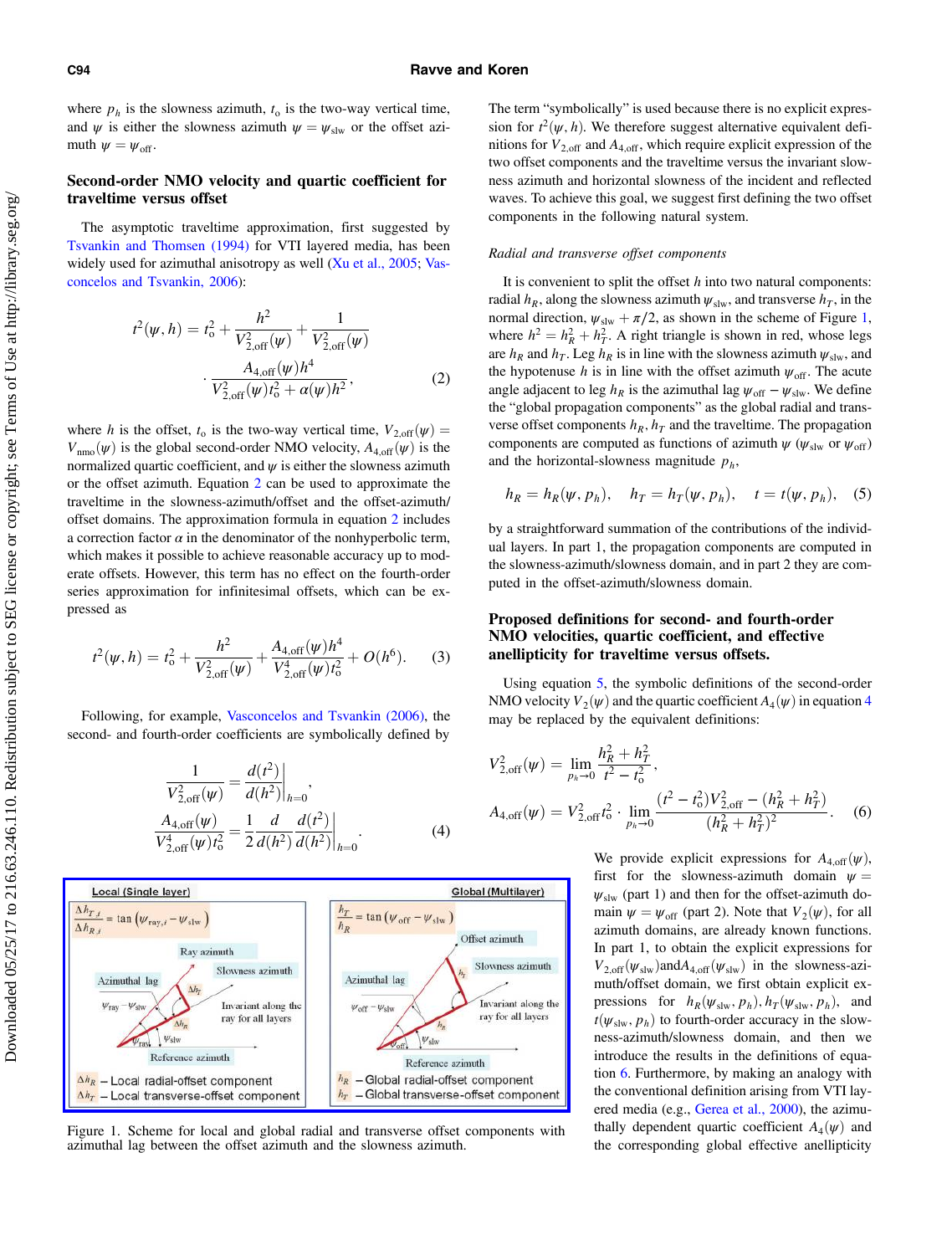<span id="page-4-0"></span> $\eta_{\text{eff}}(\psi)$  (for horizontal slowness and offset) can be similarly defined as

$$
A_4(\psi) = -\frac{V_4^4(\psi) - V_2^4(\psi)}{4V_2^4(\psi)},
$$
  
\n
$$
\eta_{eff}(\psi) = \frac{V_4^4(\psi) - V_2^4(\psi)}{8V_2^4(\psi)},
$$
  
\n
$$
A_4(\psi) = -2\eta_{eff}(\psi),
$$
\n(7)

so that the fourth-order NMO velocity becomes

$$
V_4^4(\psi) = V_2^4(\psi)[1 - 4A_4(\psi)] = V_2^4(\psi)[1 + 8\eta_{\text{eff}}(\psi)].
$$
 (8)

The NMO velocities and the azimuth in equations 7 and 8 are generic, and these equations are valid in the slowness-azimuth and offset-azimuth domains and for horizontal-slowness and offset components.

#### Wave types

In this paper, we consider all types of pure-mode and converted waves. For horizontally layered elastic orthorhombic (and also monoclinic) models in which all layers share the same horizontal symmetry plane, the traveltime function can still be expressed as an even function of the offsets or horizontal slowness, in which the reciprocity principle holds for the pure-mode and converted waves: Swapping the source and receiver locations does not change the total traveltime.

#### METHOD

Our derivation is primarily based on the dependency of body waves propagating through a package of elastic orthorhombic layers (with varying azimuths of vertical symmetry planes) on the invariant slowness azimuth  $\psi_{\rm slw}$ . For nearly vertical rays, the incident and reflection angles (or the corresponding horizontal-slowness components) are assumed to be small. Thus, the horizontal-slowness components  $p_1$  and  $p_2$  (or alternatively, the magnitude and azimuth of the horizontal slowness,  $p_h$  and  $\psi_{\text{slw}}$ ) can be used as parameters in a fourth-order series approximation of the three propagation components: the two offset components and the traveltime. To approximate the offset components and the traveltime, ray velocity components are needed, in which the latter depend on the vertical-slowness  $p_3$  and its derivatives with respect to the horizontal-slowness components  $p_1$  and  $p_2$  ([Grechka et al., 1997](#page-19-0); [Stovas,](#page-20-0) [2015\)](#page-20-0).

Our method consists of two main stages:

- 1) Obtaining local effective parameters for a single orthorhombic layer: Vertical-slowness surface, ray velocity components, and coefficients for the series expansion of local radial and transverse offsets and traveltime.
- 2) Obtaining global effective parameters for a multilayer orthorhombic model: Dix-type transform, global radial and transverse offsets and traveltime, global second- and fourth-order NMO velocity functions (and hence the effective anellipticity functions) in the slowness-azimuth/slowness and the slowness-azimuth/offset domains.

# LOCAL EFFECTIVE PARAMETERS FOR A SINGLE ORTHORHOMBIC LAYER

## Vertical slowness

We formulate the eigenvalue problem for the Christoffel matrix in terms of the slowness components  $p_1$ ,  $p_2$ ,  $p_3$ . This leads to a cubic equation for  $p_3^2$ , where the coefficients are polynomials of  $p_1$  and  $p_2$ . Considering near-vertical rays, we assume that the horizontal components  $p_1$  and  $p_2$  are small, and this leads to the following series expansion:

$$
p_3^2 = \frac{1}{v_{\text{ver}}^2} - Ap_1^2 - Bp_2^2 + v_{\text{ver}}^2 Cp_1^4 + v_{\text{ver}}^2 Dp_2^4
$$
  
+ 
$$
v_{\text{ver}}^2 Ep_1^2 p_2^2 + O(p_h^6),
$$
 (9)

where  $v_{\text{ver}}$  is the vertical velocity for the given wave type and  $p_h$  is the magnitude of the horizontal slowness,  $p_h^2 = p_1^2 + p_2^2$ . Coefficients  $A, B, C, D, E$  $A, B, C, D, E$  $A, B, C, D, E$ , derived in Appendix  $B$ , depend on the components of the stiffness matrix and the considered wave type.

# Ray velocity components

The explicit vertical-slowness surface  $p_3(p_1, p_2)$  makes it possible to obtain the Cartesian components of the ray velocity that depend on  $p_3$  and its partial derivatives,  $\partial p_3/\partial p_1$  and  $\partial p_3/\partial p_2$ . The derivation is given in Appendix  $C$ , and the result is

$$
\frac{v_{\text{ray,1}}}{v_{\text{ver}}} = p_1 v_{\text{ver}} (A - 2C v_{\text{ver}}^2 p_1^2 - E v_{\text{ver}}^2 p_2^2) + O(p_h^5),
$$
  
\n
$$
\frac{v_{\text{ray,2}}}{v_{\text{ver}}} = p_2 v_{\text{ver}} (B - 2D v_{\text{ver}}^2 p_2^2 - E v_{\text{ver}}^2 p_1^2) + O(p_h^5),
$$
  
\n
$$
\frac{v_{\text{ray,3}}}{v_{\text{ver}}} = 1 - \frac{A v_{\text{ver}}^2 p_1^2}{2} - \frac{B v_{\text{ver}}^2 p_2^2}{2}
$$
  
\n
$$
+ \frac{12C - A^2}{8} v_{\text{ver}}^4 p_1^4 + \frac{12D - B^2}{8} v_{\text{ver}}^4 p_2^4
$$
  
\n
$$
+ \frac{6E - AB}{4} v_{\text{ver}}^4 p_1^2 p_2^2 + O(p_h^6).
$$
 (10)

#### Local radial and transverse offsets and traveltime

The ray velocity vector makes it possible to compute the local (layer) radial and transverse offset components and local traveltime,

$$
\frac{\Delta h_{R,i}}{\Delta z_i} = \frac{\Delta h_{L,i}}{v_{\text{ver},i}\Delta t_{0,i}} = \frac{+v_{\text{ray},1,i}\cos(\psi_{\text{slw}} - \psi_{x_1,i}) + v_{\text{ray},2,i}\sin(\psi_{\text{slw}} - \psi_{x_1,i})}{v_{\text{ray},3,i}},
$$
\n
$$
\frac{\Delta h_{T,i}}{\Delta z_i} = \frac{\Delta h_{T,i}}{v_{\text{ver},i}\Delta t_{0,i}} = \frac{-v_{\text{ray},1,i}\sin(\psi_{\text{slw}} - \psi_{x_1,i}) + v_{\text{ray},2,i}\cos(\psi_{\text{slw}} - \psi_{x_1,i})}{v_{\text{ray},3,i}},
$$
\n
$$
\frac{\Delta t_i}{\Delta z_i} = \frac{\Delta t_i}{v_{\text{ver},i}\Delta t_{0,i}} = \frac{1}{v_{\text{rw},3,i}},
$$
\n(11)

where  $\psi_{x_1}$  is the azimuth of the local orthorhombic axis  $x_1$  and we use the symbol  $\Delta$  to indicate the local (layer) parameters (see Appendix  $\overline{D}$  $\overline{D}$  $\overline{D}$  for details). Next, we combine equations  $\overline{9}$ –11 to obtain the series expansion of the local offset components and local traveltime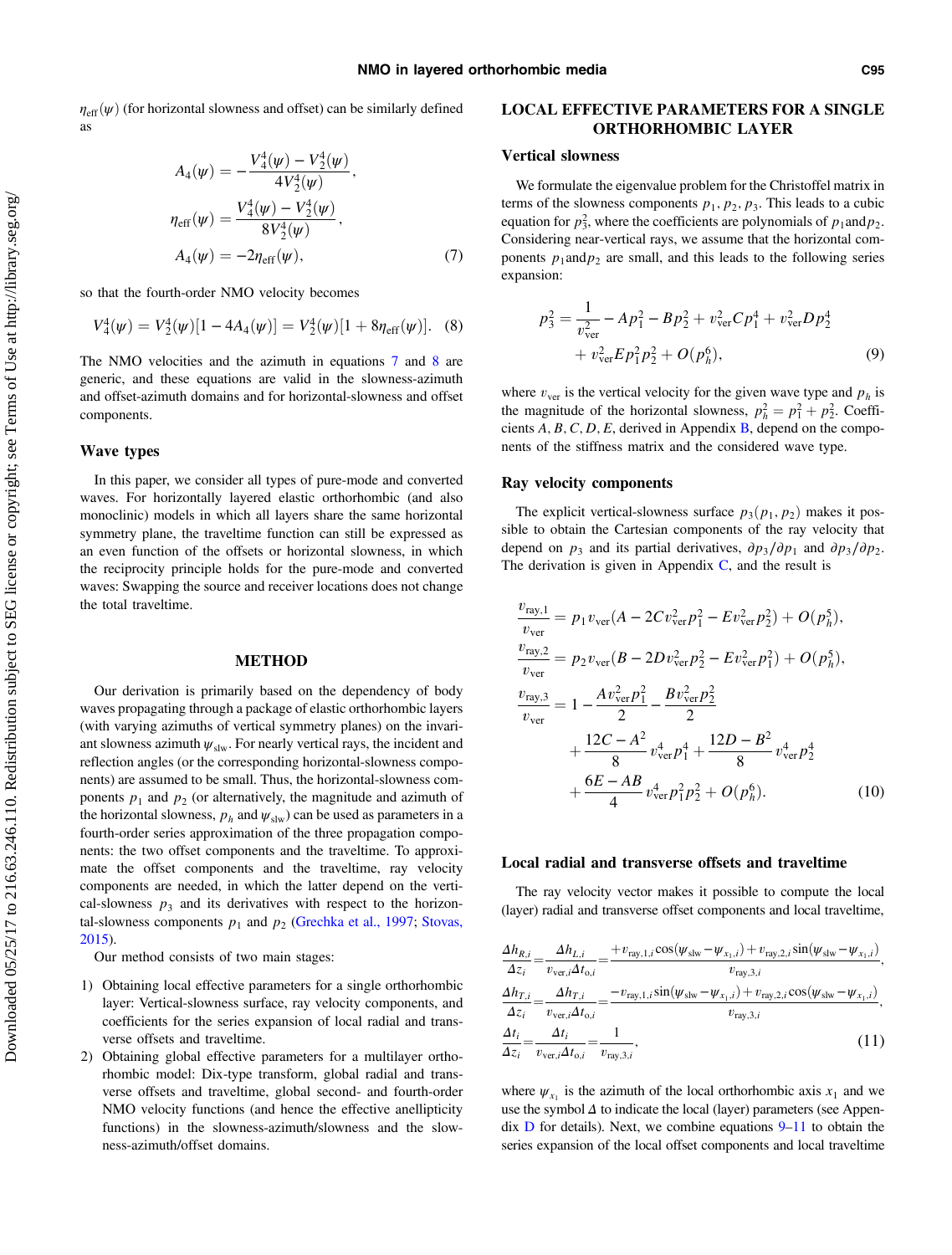<span id="page-5-0"></span>in terms of horizontal slowness and its azimuth. We reduce the powers and products of the trigonometric functions into functions of multiple angles, as the latter are linearly independent. The resulting series are

$$
\Delta h_{R,i} = (u_{2,i} + w_{2x,i} \cos 2\psi_{\text{slw}} + w_{2y,i} \sin 2\psi_{\text{slw}}) p_h \n+ (u_{4,i} + w_{42x,i} \cos 2\psi_{\text{slw}} + w_{42y,i} \sin 2\psi_{\text{slw}} \n+ w_{44x,i} \cos 4\psi_{\text{slw}} + w_{44y,i} \sin 4\psi_{\text{slw}}) p_h^3 + O(p_h^5), \n\Delta h_{T,i} = -(w_{2x,i} \sin 2\psi_{\text{slw}} p_h - w_{2y,i} \cos 2\psi_{\text{slw}}) p_h \n- \left( \frac{1}{2} w_{42x,i} \sin 2\psi_{\text{slw}} - \frac{1}{2} w_{42y,i} \cos 2\psi_{\text{slw}} \n+ w_{44x,i} \sin 4\psi_{\text{slw}} - w_{44y,i} \cos 4\psi_{\text{slw}}) p_h^3 + O(p_h^5), \n\Delta t_i - \Delta t_{0,i} = \frac{1}{2} (u_{2,i} + w_{2x,i} \cos 2\psi_{\text{slw}} + w_{2y,i} \sin 2\psi_{\text{slw}}) p_h^2 \n+ \frac{3}{4} (u_{4,i} + w_{42x,i} \cos 2\psi_{\text{slw}} + w_{42y,i} \sin 2\psi_{\text{slw}} \n+ w_{44x,i} \cos 4\psi_{\text{slw}} + w_{44y,i} \sin 4\psi_{\text{slw}}) p_h^4 + O(p_h^6).
$$
\n(12)

The coefficients of these series represent the local effective parameters. The second-order parameters  $u_2, w_{2x}, w_{2y}$  and fourth-order parameters  $u_4$ ,  $w_{42x}$ ,  $w_{42y}$ ,  $w_{44x}$ ,  $w_{44y}$  are described in Appendix [D.](#page-16-0) They depend on the wave type, elastic properties, azimuth of the vertical symmetry planes, and thickness of the layer.

# GLOBAL EFFECTIVE PARAMETERS FOR A MULTILAYER MODEL

## Forward and inverse Dix-type transforms

One of the main strengths of our method is that the forward and inverse Dix-type transforms become simple summation and subtraction operations, respectively. The global effective parameters can be obtained by a straightforward Dix-type summation over the local effective parameters:

$$
U_{2,n} = \sum_{i=1}^{n} u_{2,i}, \quad W_{2x,n} = \sum_{i=1}^{n} w_{2x,i}, \quad W_{2y,n} = \sum_{i=1}^{n} w_{2y,i},
$$

$$
U_{4,n} = \sum_{i=1}^{n} u_{4,i}, \quad W_{42x,n} = \sum_{i=1}^{n} w_{42x,i}, \quad W_{42y,n} = \sum_{i=1}^{n} w_{42y,i},
$$

$$
W_{44x,n} = \sum_{i=1}^{n} w_{44x,i}, \quad W_{44y,n} = \sum_{i=1}^{n} w_{44y,i}.
$$
(13)

The local effective parameters are related to the individual layers (and include indices of the layers), whereas the global parameters are related to all the layers above the indicated horizons (and include indices of the bottom horizons). Should we stack all  $n$  layers of the model, the global effective model will be related to the lowermost horizon. For the global effective model of horizon m, we stack the first  $m$  layers. It is important to note that the proposed Dix-type approach is generic and can be implemented for any type of anisotropic layered model in which the reciprocity principle still holds. In other words, the type of anisotropic symmetry is only relevant for computation of the eight local effective parameters of each layer, whereas computation of the eight global effective parameters is generic.

Although inversion is beyond the scope of this paper, we show that by subtracting the eight global effective parameters related to two successive top and bottom horizons, we obtain the local effective parameters of the layer confined between these two horizons. This operation may be considered as the generalized Dix inversion:

$$
u_{2,i} = U_{2,i} - U_{2,i-1}, \quad w_{2x,i} = W_{2x,i} - W_{2x,i-1},
$$
  
\n
$$
w_{2y,i} = W_{2y,i} - W_{2y,i-1}, \quad u_{4,i} = U_{4,i} - U_{4,i-1},
$$
  
\n
$$
w_{42x,i} = W_{42x,i} - W_{42x,i-1}, \quad w_{42y,i} = W_{42y,i} - W_{42y,i-1},
$$
  
\n
$$
w_{44x,i} = W_{44x,i} - W_{44x,i-1}, \quad w_{44y,i} = W_{44y,i} - W_{44y,i-1}.
$$
  
\n(14)

Note that at the free surface, the global parameters are all zero. The vertical time in the relationships for the local effective parameters is two way for pure-mode waves and one way in the case of converted waves. For converted waves, all layers have to be passed twice (for incident and reflected waves) when stacking the local effective parameters into the global ones.

#### Global radial and transverse offsets and traveltime

Here, we compute the global (multilayer) radial and transverse components of the offset,  $h_R$ ,  $h_T$ , along and across the slowness azimuth, respectively, and the global (total) traveltime. The method is generic and can be implemented for any type of anisotropy and any wave type, provided the reciprocity principle holds. Therefore, the traveltime is an even function of the offset or horizontal slowness.

We define the azimuthally anisotropic global effective medium as a single layer that has the same total vertical time  $t_0$  as the multilayer model and provides the same reflection traveltime  $t$  and the same offset components (for a given accuracy) for any slowness azimuth. With the hyperbolic approximation, the identity holds up to (including) the linear terms of order  $p<sub>h</sub>$  for offset components, and up to the quadratic terms of order  $p_h^2$  for the reflection traveltime. With the nonhyperbolic approximation, the identity holds up to the third-order terms  $p_h^3$  for the offset components, and up to the fourth-order terms  $p_h^4$  for the traveltime. Because the slowness azimuth is identical for all layers, the local radial and transverse offset components,  $\Delta h_{R,i}$  and  $\Delta h_{T,i}$ , can be added separately through all the individual layers. The local traveltimes  $\Delta t_i$  are added as well. Contrarily, the resulting horizontal propagation  $\Delta h_i = \sqrt{\Delta h_{R,i}^2 + \Delta h_{T,i}^2}$  cannot be added because the azimuth of the ray velocity in the different layers varies. The global offset components and traveltime for an overburden layered model consisting of  $n$  layers are then obtained by straightforward summation:

$$
h_{R,n} = \sum_{i=1}^{n} \Delta h_{R,i}, \quad h_{T,n} = \sum_{i=1}^{n} \Delta h_{T,i}, \quad t_n = \sum_{i=1}^{n} \Delta t_{i}.
$$
\n(15)

The slowness-azimuth domain global offset components and total traveltime can also be expressed in terms of the global effective parameters presented in equation 13: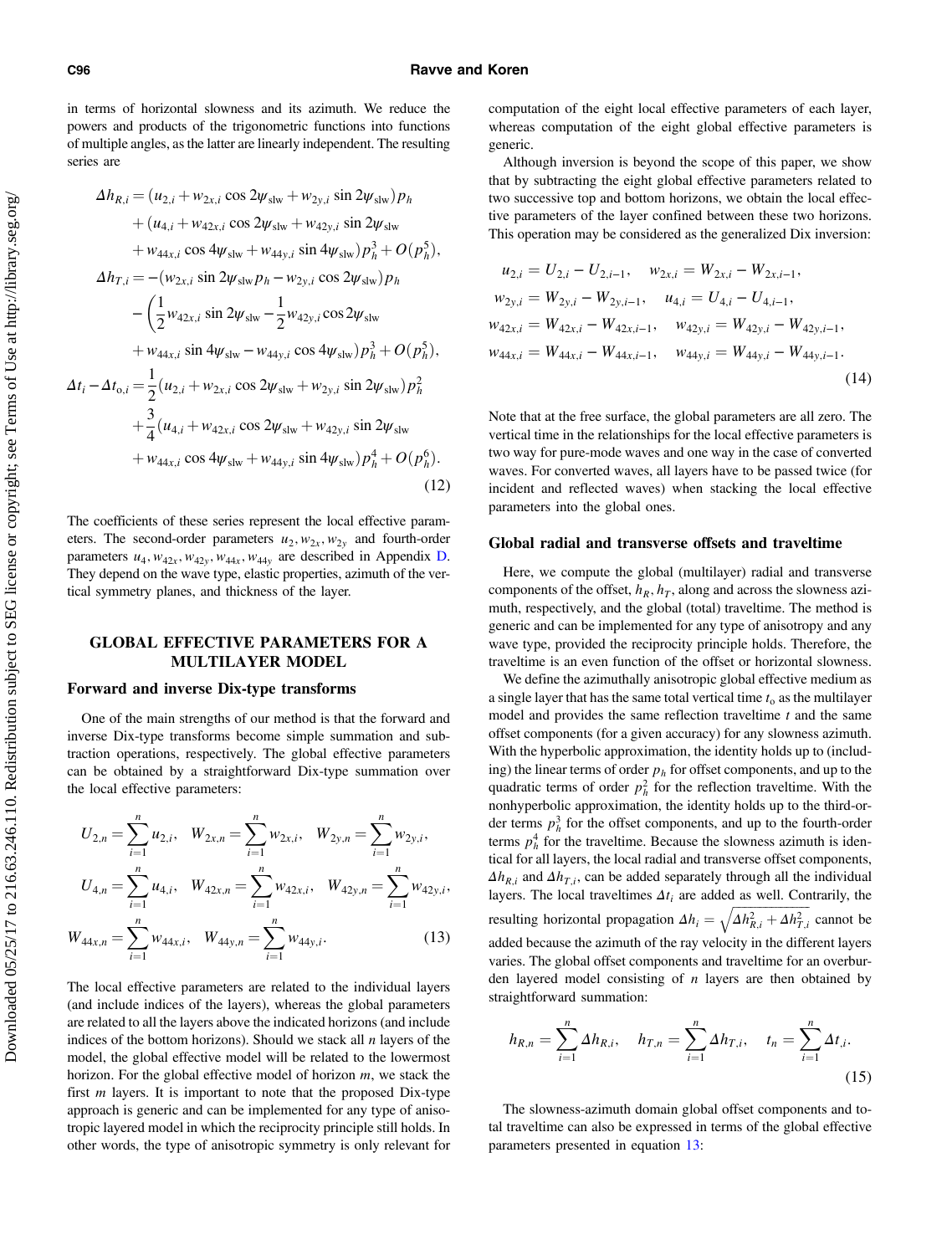(16)

 $h_{R,n}(\psi_{\mathrm{slw}},p_h)$  $=(U_{2,n}+W_{2x,n}\cos 2\psi_{\text{slw}}+W_{2y,n}\sin 2\psi_{\text{slw}})p_h$  $+(U_{4n} + W_{42x} \cdot n \cos 2\psi_{\text{slw}} + W_{42x} \cdot n \sin 2\psi_{\text{slw}})$  $+W_{44x,n}\cos 4\psi_{\text{slw}}+W_{44y,n}\sin 4\psi_{\text{slw}})p_h^3+O(p_h^5),$  $h_{T,n}(\psi_{\text{slw}},p_h)$  $=-(W_{2x,n}\sin 2\psi_{\text{slw}}-W_{2y,n}\cos 2\psi_{\text{slw}})p_h$  $-\left(\frac{1}{2}\right)$  $\frac{1}{2}W_{42x,n} \sin 2\psi_{\text{slw}} - \frac{1}{2}W_{42y,n} \cos 2\psi_{\text{slw}}$  $+ W_{44x,n} \sin 4\psi_{\rm slw} - W_{44y,n} \cos 4\psi_{\rm slw} \left( p_h^3 + O(p_h^5) \right)$  $V_{2,\text{slw}}^2(\psi_{\text{slw}})t_{\text{o},n}$  $t_n(\psi_{\text{slw}}, p_h) = t_{o,n} + \frac{1}{2}(\overline{U_{2,n} + W_{2x,n} \cos 2\psi_{\text{slw}} + W_{2y,n} \sin 2\psi_{\text{slw}}}) p_h^2$  $1/2V_{\rm 4, slw}^4(\psi_{\rm slw})t_{{\rm o},n}$  $+\frac{3}{4}(U_{4,n}+W_{42x,n}\cos2\psi_{\rm slw}+W_{42y,n}\sin2\psi_{\rm slw}+W_{44x,n}\cos4\psi_{\rm slw}+W_{44y,n}\sin4\psi_{\rm slw})\rho_{h}^{4}+O(\rho_{h}^{6})$ :

It follows from the last equation for traveltime that the second- and fourth-order NMO velocities in the slowness-azimuth/slowness domain, for a given horizon index  $n$ , are

$$
V_2^2(\psi_{\text{slw}}) = \frac{U_{2,n} + W_{2x,n} \cos 2\psi_{\text{phs}} + W_{2y,n} \sin 2\psi_{\text{phs}}}{t_{0,n}}
$$
  

$$
V_4^4(\psi_{\text{slw}}) = \frac{2}{t_{0,n}} (U_{4,n} + W_{42x,n} \cos 2\psi_{\text{slw}} + W_{42y,n} \sin 2\psi_{\text{slw}} + W_{44x,n} \cos 4\psi_{\text{slw}} + W_{44y,n} \sin 4\psi_{\text{slw}}).
$$
 (17)

This may be also arranged as

$$
V_{2,\text{slw}}^{2}(\psi_{\text{slw}}) = V_{2,\text{H}}^{2} \cos^{2} 2(\psi_{\text{slw}} - \Psi_{2,\text{H}}) + V_{2,\text{L}}^{2} \sin^{2} 2(\psi_{\text{slw}} - \Psi_{2,\text{H}}) V_{4,\text{slw}}^{4}(\psi_{\text{slw}}) = \bar{V}_{4}^{4} + \frac{V_{4,\text{H}}^{4} - V_{4,\text{L}}^{4} \cos 2(\psi_{\text{slw}} - \Psi_{42})}{2} + \frac{V_{4,\text{H}}^{4} - 2\bar{V}_{4}^{4} + V_{4,\text{L}}^{4} \cos 4(\psi_{\text{slw}} - \Psi_{44})}{2}.
$$
 (18)

The first equation in 18, for the second-order NMO velocity in the slowness-azimuth/slowness domain, is a known function (e.g., [Sto](#page-20-0)[vas, 2015\)](#page-20-0). The high and low second-order NMO velocities,  $V_{2,H}$ and  $V_{2,L}$ , and the azimuth  $\Psi_{2,H}$  of the high second-order NMO velocity are defined by

$$
V_{2,H}^{2} = \frac{U_{2} + W_{2}}{t_{o}}, \quad V_{2,L}^{2} = \frac{U_{2} - W_{2}}{t_{o}},
$$
  
\n
$$
\cos 2\Psi_{2,H} = \frac{W_{2x}}{W_{2}}, \quad \sin 2\Psi_{2,H} = \frac{W_{2y}}{W_{2}},
$$
  
\n
$$
W_{2} = \sqrt{W_{2x}^{2} + W_{2y}^{2}}.
$$
\n(19)

Two additional fourth-order global azimuths  $\Psi_{42}$  and  $\Psi_{44}$  and their corresponding residuals appear in the second equation in 18:

$$
\cos 2\Psi_{42} = \frac{W_{42x}}{W_{42}}, \quad \sin 2\Psi_{42} = \frac{W_{42y}}{W_{42}},
$$
\n
$$
W_{42} = \pm \sqrt{W_{42x}^2 + W_{42y}^2}, \quad \cos 4\Psi_{44} = \frac{W_{44x}}{W_{44}},
$$
\n
$$
\sin 4\Psi_{44} = \frac{W_{44y}}{W_{44}}, \quad W_{44} = \pm \sqrt{W_{44x}^2 + W_{44y}^2}, \quad (20)
$$

where the residual azimuths are

$$
\Delta \Psi_{42} = \Psi_{42} - \Psi_{2,H}, \quad \Delta \Psi_{44} = \Psi_{44} - \Psi_{2,H}.
$$
 (21)

Parameter  $\bar{V}_4$  is the so-called azimuthally isotropic fourth-order NMO velocity,

$$
\bar{V}_4^4 = 2U_4/t_0, \tag{22}
$$

where  $t_0$  is the two-way vertical time. Parameter  $W_2$  defined in equation 19 is always positive. The signs of  $W_{42}$  and  $W_{44}$  are chosen so that the fourth-order azimuths  $\Psi_{42}$  and  $\Psi_{44}$  are the closest to the azimuth  $\Psi_{2,H}$ , where for a single-layer model,  $\Psi_{42} = \Psi_{44} =$  $\Psi_{2,H}$ . Therefore, the following range constraint holds:

$$
|\Psi_{2,H}| < \pi/2 = 90^{\circ},
$$
  
\n
$$
|\Delta \Psi_{42}| < \pi/4 = 45^{\circ},
$$
  
\n
$$
|\Delta \Psi_{44}| < \pi/8 = 22.5^{\circ}.
$$
 (23)

We emphasize that  $V_{2,H}$  and  $V_{2,L}$  are the highest and lowest secondorder NMO velocities, respectively, whereas this is not true for  $V_{4,H}$ and  $V_{4,L}$ , which are the fourth-order NMO velocities that correspond to the azimuths of the high and low second-order NMO velocities, respectively,

$$
V_{4,H} = V_4(\Psi_{2,H}), \quad V_{4,L} = V_4(\Psi_{2,L}), \quad \Psi_{2,L} = \Psi_{2,H} + \pi/2.
$$
\n(24)

Moreover, it is not necessarily true that  $V_{4,H} > V_{4,L}$ , and for a multilayer medium,  $V_{4,H}$  and  $V_{4,L}$  are not the extreme values of function  $V_4(\psi)$ . For a single layer, these are extreme values because of the existence of the vertical symmetry planes. It is interesting to note that not only  $V_{2,H}$  and  $V_{2,L}$ , but also  $V_{4,H}$  and  $V_{4,L}$  accept identical values in all azimuthal domains.

# Slowness-azimuth/offset domain second-order NMO velocity

Introducing equation [4](#page-3-0) into the first equation of definition 5, we obtain the global second-order NMO velocity that matches the result obtained by [Koren and Ravve \(2014\)](#page-19-0) and [Stovas \(2015\)](#page-20-0) in the slowness-azimuth/offset domain:

$$
V_{2,off}^{2}(\psi_{\text{slw}}) = \frac{V_{2,H}^{4}\cos^{2}(\psi_{\text{slw}} - \Psi_{2,H}) + V_{2,L}^{4}\sin^{2}(\psi_{\text{slw}} - \Psi_{2,H})}{V_{2,H}^{2}\cos^{2}(\psi_{\text{slw}} - \Psi_{2,H}) + V_{2,L}^{2}\sin^{2}(\psi_{\text{slw}} - \Psi_{2,H})}
$$
\n(25)

where  $V_{2,H}$ ,  $V_{2,L}$ , and  $\Psi_{2,H}$  are the high and low global second-order NMO velocities and the azimuth of the high second-order NMO velocity, respectively, defined in equation 19, and  $t_0$  is the twoway vertical time for the entire multilayer package.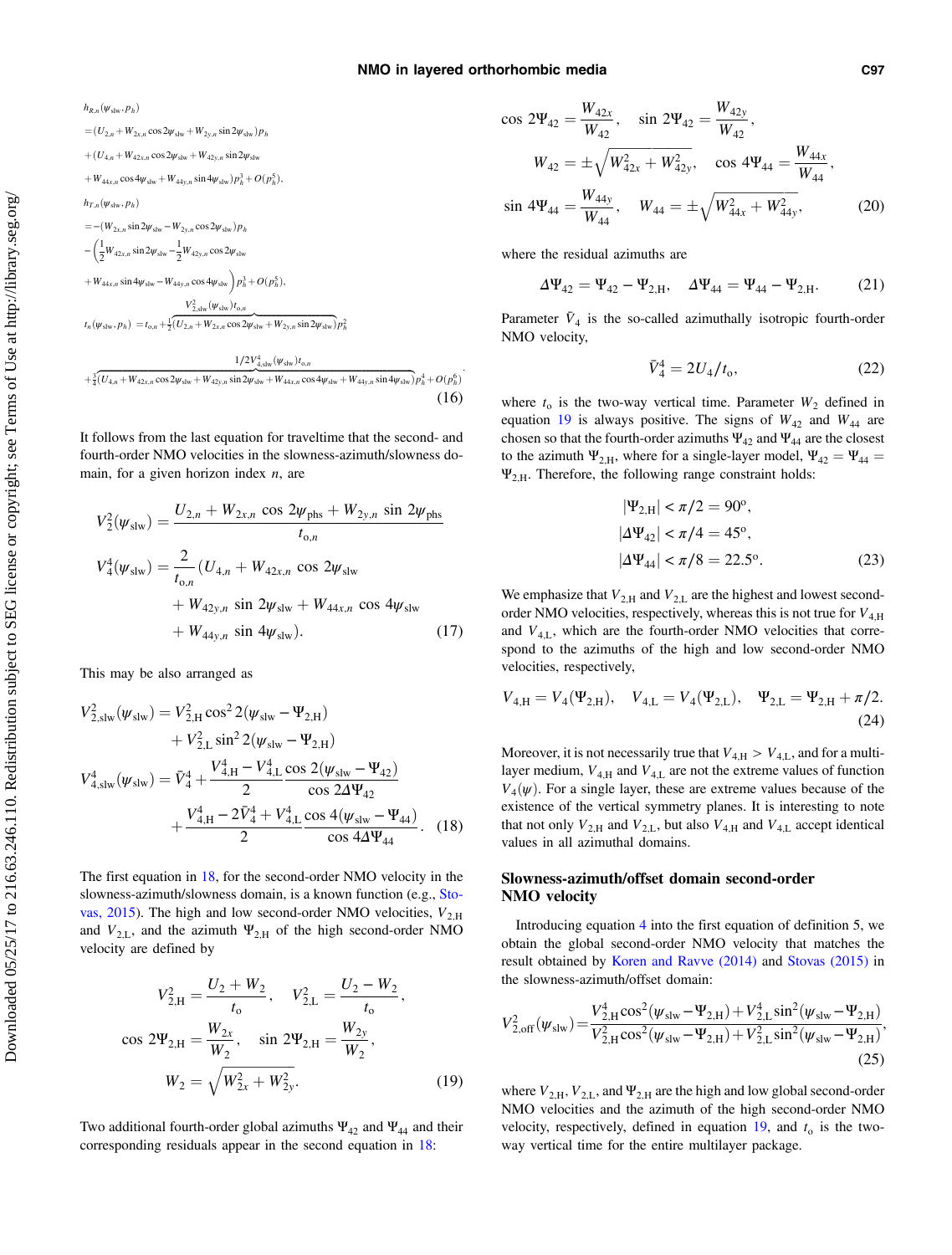# <span id="page-7-0"></span>Slowness-azimuth/offset-domain fourth-order NMO velocity

Substituting equation [16](#page-5-0) into the second equation of definition [6](#page-3-0) and using equation [8,](#page-4-0) we obtain the desired azimuthally dependent global fourth-order NMO velocity function, presented in a compact way as a product of a normalizing factor  $K_{2,\text{off}}(\psi_{\text{slw}})$  and a kernel  $K_{4,\text{off}}(\psi_{\text{slw}})$ :

$$
V_{4,\text{off}}^4(\psi_{\text{slw}}) = K_{2,\text{off}}(\psi_{\text{slw}}) K_{4,\text{off}}(\psi_{\text{slw}}). \tag{26}
$$

The normalizing factor  $K_{2,\text{off}}(\psi_{\text{slw}})$  depends solely on the global effective second-order parameters, whereas the kernel  $K_{4,\text{off}}(\psi_{\text{slw}})$  depends on the effective second-order and fourth-order parameters. The full derivation of  $K_{2,\text{off}}(\psi_{\text{slw}})$  and  $K_{4,\text{off}}(\psi_{\text{slw}})$  is given in Appendix [E](#page-17-0). For any slowness azimuth, the fourth-order kernel is a scalar value presented in bilinear form

$$
K_{4,\text{off}}(\psi_{\text{slw}}) = \mathbf{m} \mathbf{M}_{\text{slw/off}} \mathbf{a}_{\text{slw},7},\tag{27}
$$

where **m** is a row vector that includes the five fourth-order global effective parameters,  $M_{\text{slw/off}}$  is a 5 × 7 matrix that depends solely on the second-order global effective parameters, and  $\mathbf{a}_{\text{slw},7}$  is a column vector of length 7 that depends on the slowness azimuth alone.

# NUMERICAL EXAMPLE FOR A SINGLE LAYER AND A PACKAGE OF LAYERS

To test the validity of our derived formulas, we introduce our newly derived azimuthally dependent global fourth-order NMO velocity (or corresponding effective anellipticity) into equation [2.](#page-3-0) For P-waves in VTI-layered media, [Alkhalifah and Tsvankin](#page-19-0) [\(1995\)](#page-19-0) suggest approximating the correction factor  $\alpha$  in the denominator of the nonhyperbolic term by

$$
\alpha = 1 + 2\eta_{\rm eff}.\tag{28}
$$

Table 1. Elastic properties of a single-layer orthorhombic medium.

|  | $\delta_1$ $\delta_2$ $\delta_3$ $\varepsilon_1$ $\varepsilon_2$ $\gamma_1$ $\gamma_2$ $f$ $v_P$ $\Delta z$ $\psi_{x_1}$ |  |  |  |  |
|--|--------------------------------------------------------------------------------------------------------------------------|--|--|--|--|
|  | $0.25$ $0.10$ $-0.05$ $0.30$ $0.15$ $0.12$ $-0.05$ $0.75$ $3.5$ $0.5$ 0                                                  |  |  |  |  |

To approximate the traveltimes as functions of offsets in layered orthorhombic media, we follow the concepts presented by [Vascon](#page-20-0)[celos and Tsvankin \(2006\),](#page-20-0) but in the slowness-azimuth domain (rather than the offset-azimuth domain), with azimuthally dependent effective anellipticity  $\eta_{\text{eff}} = \eta_{\text{eff}}(\psi_{\text{slw}})$ . To demonstrate the importance of the fourth-order term, we compare the accuracy of the hyperbolic and nonhyperbolic moveout approximations, first with a single-layer (homogeneous) orthorhombic model, whose properties are listed in Table 1, and then with a multilayer model whose properties are listed in Tables 2 and [3](#page-8-0). The nonhyperbolic and hyperbolic traveltime approximations are computed with equation [2,](#page-3-0) with and without the nonhyperbolic term.

To assign realistic values to the elastic orthorhombic properties of the layers, we track the theory proposed by [Schoenberg and Douma](#page-20-0) [\(1988\)](#page-20-0) and [Schoenberg and Helbig \(1997\)](#page-20-0) and further enhanced by [Bakulin et al. \(2000](#page-19-0), [2002\)](#page-19-0). [Grechka \(2007\)](#page-19-0) demonstrates that the fracture properties are also affected by the background anisotropy (e.g., VTI) and refine the fracture compliances for an arbitrarily anisotropic ellipsoidal inclusion embedded in a homogeneous triclinic host, following [Eshelby \(1957\)](#page-19-0). In this approach, vertical fractures and horizontal layering are combined to form a long-wavelength equivalent orthorhombic medium. The model was named vertically fractured transverse isotropy (VFTI). Such a medium constitutes a particular case of general orthorhombic media due to the constraint related to the stiffness matrix components:

$$
C_{13}(C_{22} + C_{12}) = C_{23}(C_{11} + C_{12}).
$$
 (29)

For weak anisotropy, this constraint simplifies to ([Bakulin et al.,](#page-19-0) [2000\)](#page-19-0)

$$
4f(1-f)(\gamma_2 - \gamma_1) = f(\delta_2 - \delta_1) + (2f - 1)(\epsilon_2 - \epsilon_1).
$$
\n(30)

Given the elastic properties of the underlying background VTI medium  $\delta$ ,  $\varepsilon$ ,  $\gamma$ ,  $f_b$ ,  $v_{Pb}$  (where subscript b means background) and the weakness of one or two mutually orthogonal vertical fractures, one can establish elastic VFTI properties. Each of the two fracture systems is characterized by three unitless weakness values: vertical tangential weakness  $\Delta_{v}$ , horizontal tangential  $\Delta_{h}$ , and normal weakness  $\Delta_n$ . Tables 1 and 2 below show the direction of the normal to the fracture plane. However, following [Bakulin et al.](#page-19-0) [\(2002\),](#page-19-0) we assume different vertical and horizontal tangential weakness, and in addition to [Tsvankin](#page-20-0)'s (1997) parameters (presented in equations 31 and [32](#page-8-0)), we apply the method to also compute coefficient f and vertical compressional velocity  $v_P$  (equation [33](#page-8-0)):

Table 2. Properties of a background VTI layered model, fracture weakness, and orientation.

| Layer          | ŏ    | $\pmb{\varepsilon}$ | γ    | $f_h$ | $v_{Pb}$ | $\Delta z$ | $\Delta_{n_1}$ | $\Delta_{n_2}$ | $\Delta_{\rm v}$ | $\Delta_{\rm v}$ | $\Delta_{\rm h}$ | $\Delta_{h_2}$ | $\psi_{x_1}$ |
|----------------|------|---------------------|------|-------|----------|------------|----------------|----------------|------------------|------------------|------------------|----------------|--------------|
|                | 0.12 | 0.23                | 0.07 | 0.72  | 2.5      | 0.6        | 0.20           | 0.10           | 0.23             | 0.12             | 0.29             | 0.15           | $\theta$     |
| 2              | 0.15 | 0.30                | 0.06 | 0.78  | 3.0      | 0.5        | 0.30           | $\mathbf{0}$   | 0.35             | $\overline{0}$   | 0.39             | $\overline{0}$ | 30           |
| 3              | 0.05 | 0.17                | 0.10 | 0.75  | 3.5      | 0.6        | $\theta$       | 0.22           | $\overline{0}$   | 0.33             | $\theta$         | 0.32           | 60           |
| $\overline{4}$ | 0.23 | 0.25                | 0.06 | 0.82  | 3.8      | 0.7        | 0.12           | 0.40           | 0.16             | 0.45             | 0.20             | 0.50           | 90           |
| 5              | 0.10 | 0.20                | 0.05 | 0.70  | 3.2      | 0.4        | 0.15           | 0.16           | 0.18             | 0.32             | 0.20             | 0.28           | 120          |
| 6              | 0.12 | 0.19                | 0.08 | 0.80  | 3.6      | 0.5        | 0.0            | 0.22           | $\boldsymbol{0}$ | 0.36             | 0.0              | 0.25           | 150          |
|                |      |                     |      |       |          |            |                |                |                  |                  |                  |                |              |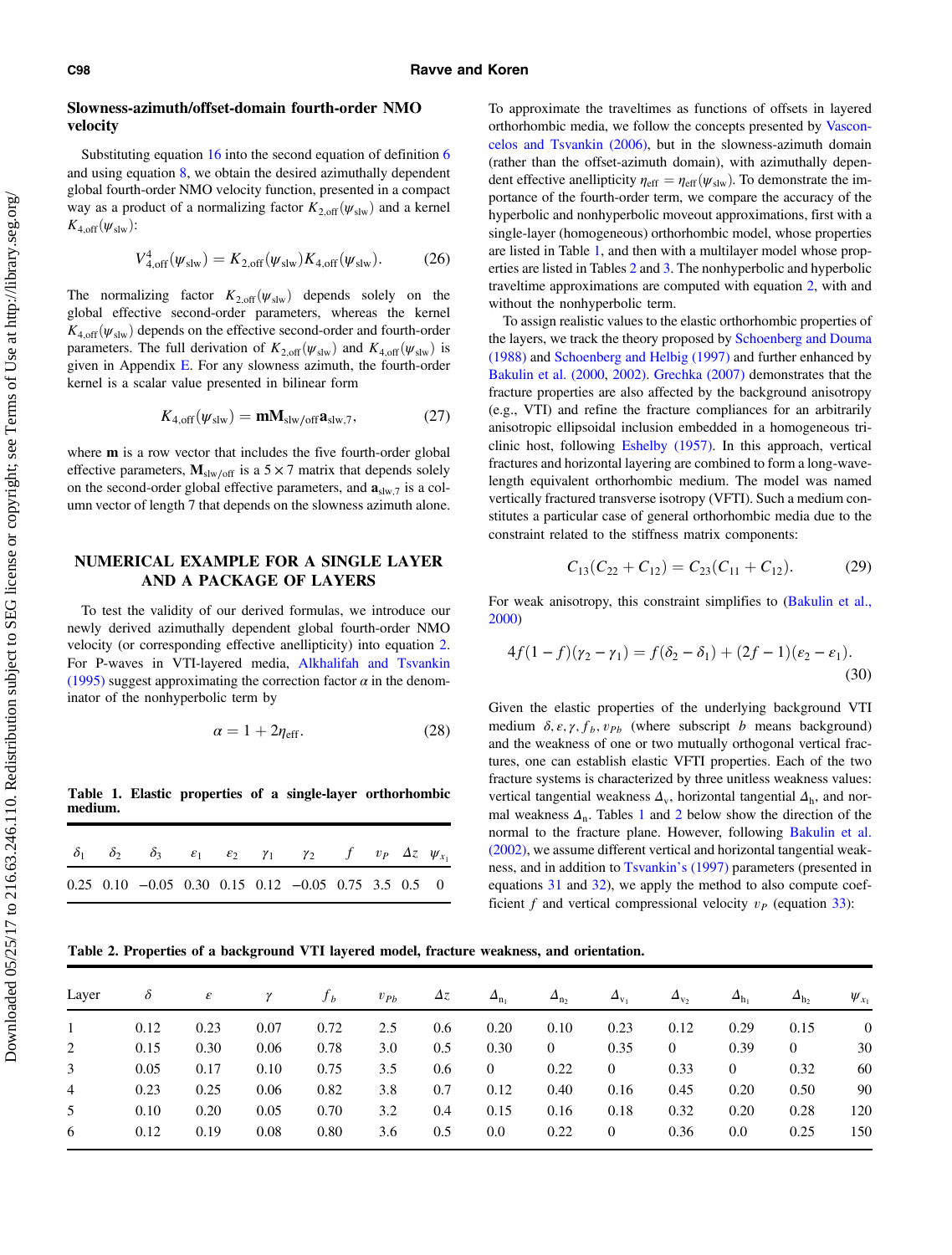<span id="page-8-0"></span>
$$
\delta_1 = \delta - 2(1 - f_b)[(2f_b - 1)\Delta_{n_2} + \Delta_{v_2}]
$$
\n
$$
\delta_2 = \delta - 2(1 - f_b)[(2f_b - 1)\Delta_{n_1} + \Delta_{v_1}]
$$
\n
$$
\delta_3 = -2(1 - f_b)[(\Delta_{h_1} - \Delta_{n_1}) + (\Delta_{h_2} - \Delta_{n_2}) + 2f_b\Delta_{n_2}]
$$
\n(31)\n
$$
\delta_4 = \varepsilon - 2f_b(1 - f_b)\Delta_{n_1}, \quad \gamma_1 = \gamma - \frac{\Delta_{h_1} + \Delta_{h_2} - \Delta_{v_1}}{2}
$$
\n(32)

Table 3. Thickness, orientation, and elastic properties of a VFTI layered model.

|          | $\delta_2$ | $\delta_3$ | $\varepsilon_1$ | $\varepsilon_2$ | $\gamma_1$ | $\gamma_2$ |       | $v_{P}$ | $\Delta z$ | $\psi_{x_1}$ |
|----------|------------|------------|-----------------|-----------------|------------|------------|-------|---------|------------|--------------|
| 0.028    | $-0.058$   | $-0.159$   | 0.190           | 0.149           | $-0.035$   | $-0.090$   | 0.768 | 2.426   | 0.6        | $\theta$     |
| 0.150    | $-0.078$   | $-0.040$   | 0.300           | 0.197           | 0.040      | $-0.135$   | 0.836 | 2.855   | 0.5        | 30           |
| $-0.170$ | 0.050      | $-0.215$   | 0.088           | 0.170           | $-0.060$   | 0.105      | 0.736 | 3.402   | 0.6        | 60           |
| $-0.024$ | $-0.145$   | $-0.301$   | 0.132           | 0.215           | $-0.210$   | $-0.065$   | 0.810 | 3.371   | 0.7        | 90           |
| $-0.130$ | $-0.044$   | $-0.236$   | 0.133           | 0.137           | $-0.100$   | $-0.030$   | 0.739 | 3.120   | 0.4        | 120          |
| $-0.077$ | 0.120      | $-0.153$   | 0.120           | 0.190           | $-0.045$   | 0.135      | 0.784 | 3.455   | 0.5        | 150          |
|          | $\delta_1$ |            |                 |                 |            |            |       |         |            |              |



Figure 2. Second- and fourth-order NMO velocities and effective anellipticity for single-layer and multilayer models in the slowness-azimuth domain: (a) Second- and fourth-order NMO velocities for single-layer orthorhombic model in slowness-azimuth/slowness and slownessazimuth/offset domains, (b) effective anellipticity for single-layer model in slowness-azimuth/slowness and slowness-azimuth/offset domains, (c) second- and fourth-order NMO velocities for multilayer orthorhombic model in offset domains, and (d) effective anellipticity for multilayer model in the slowness-azimuth/slowness and slowness-azimuth/offset domains. The medium properties of the single-layer and multilayer models are listed in Tables [1](#page-7-0) and 3, respectively. Legend notations "slw/slw" and "slw/off" indicate slowness-azimuth slowness and slowness-azimuth/offset domains, r azimuths of the high and low second-order NMO velocities.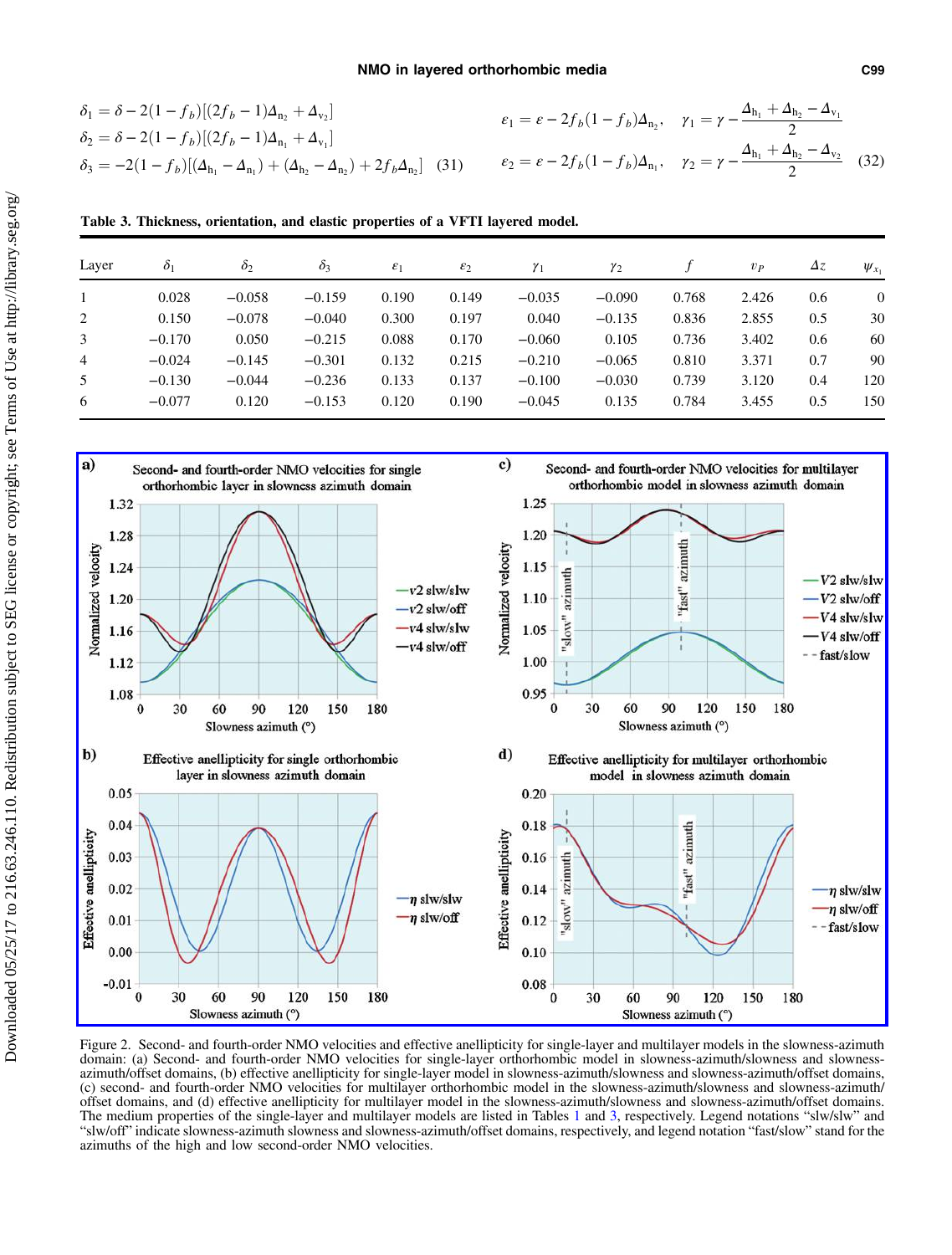## <span id="page-9-0"></span>C100 Ravve and Koren

$$
f = f_b + (1 - f_b)\Delta_{v_1} - (1 - f_b)(2f_b - 1)^2(\Delta_{n_1} + \Delta_{n_2})
$$
  

$$
v_p^2/v_{Pb}^2 = 1 - (2f_b - 1)^2(\Delta_{n_1} + \Delta_{n_2}).
$$
 (33)

In Table [2](#page-7-0), we list the properties of the background VTI medium, weakness, and azimuth of the normal to the fracture plane  $\psi_{x_1}$ , and layer thickness. The corresponding computed properties of the re-



Figure 3. Relative errors of hyperbolic and nonhyperbolic traveltime approximations versus offset magnitude and slowness azimuth, for a single-layer orthorhombic model: (a) Ray tracing traveltime versus offset, for constant slowness azimuth; (b) relative error of hyperbolic traveltime approximation versus offset, for constant slowness azimuth; (c) relative error of nonhyperbolic traveltime approximation versus offset, for constant slowness azimuth; (d) ray tracing traveltime versus slowness azimuth, for constant offset; (e) relative error of hyperbolic traveltime approximation versus slowness azimuth, for constant offset; and (f) relative error of nonhyperbolic traveltime approximation versus slowness azimuth, for constant offset. The medium properties are listed in Table [1](#page-7-0).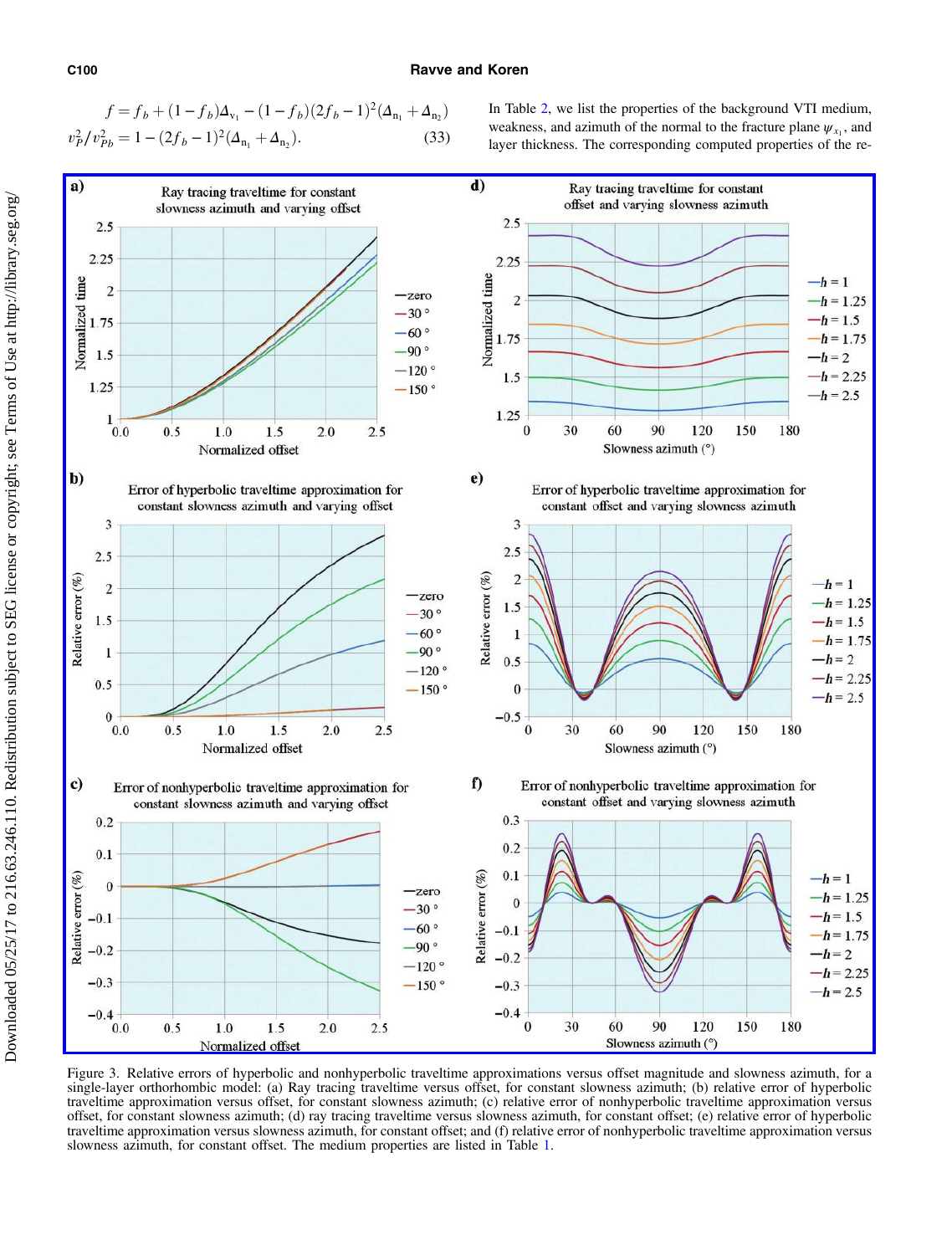sulting VFTI layers are presented in Table [3](#page-8-0). The interval vertical compressional velocity  $v<sub>P</sub>$  in the tables is in kilometers per second, the thickness  $\Delta z$  is in kilometers, and the azimuth  $\psi_{x_1}$  of local orthorhombic axis  $x_1$  is in degrees. In Figure [2a](#page-8-0) and [2b,](#page-8-0) we plot the second- and fourth-order NMO velocities and the effective anellipticity, respectively, for the single orthorhombic layer, in the slowness-azimuth/slowness and the slowness-azimuth/offset domains. We can clearly see two vertical symmetry planes on these plots. At the vertical symmetry planes  $\psi_{x_1}$  and  $\psi_{x_1} + \pi/2$ , the second- and fourth-order NMO velocities in all azimuthal domains are equal. In Figure [2c](#page-8-0) and [2d](#page-8-0), the NMO velocities and effective anellipticities for the multilayer model, Table [3,](#page-8-0) are plotted in the slowness-azimuth/slowness and the slowness-azimuth/offset domains.

For the "high" and "low" global effective azimuths  $\Psi_{2,H}$  and  $\Psi_{2,L} = \Psi_{2,H} + \pi/2$ , corresponding to the high and low secondorder NMO velocities, again, the second- and fourth-order NMO velocities in all azimuthal domains are equal. However, only the plots for the global second-order NMO velocity  $V_2(\psi)$  are symmetric because these plots are defined by a single azimuthal parameter: the azimuth of the high second-order NMO velocity  $\Psi_{2,H}$ . The plots for the fourth-order NMO velocity are defined by  $\Psi_{2,H}$  and two additional global effective azimuths,  $\Psi_{42}$  and  $\Psi_{44}$ , related to the fourth-order terms with the azimuth doubled and the azimuth quadrupled, respectively. Unlike homogeneous orthorhombic media, multilayer models with different azimuthal orientations of the orthorhombic symmetry planes at each layer have no common vertical planes of symmetry. Their "equivalent medium" is more likely monoclinic than orthorhombic because the layers share only the horizontal plane of symmetry (and not the vertical ones). The NMO velocities in Figure [2](#page-8-0) are normalized (divided by the average vertical velocity  $V_{\text{ave}} = 2z/t_0$ , where z is the depth of the reflector and  $t_0$  is the two-way vertical time).

In Figure [3,](#page-9-0) we plot the exact traveltime  $t = t(\psi_{\text{slw}}, h)$  and relative errors for the hyperbolic and nonhyperbolic traveltime approximations in the slowness-azimuth/offset domain for the single-layer model versus offset and slowness azimuth, comparing the approximations with an exact numerical solution. In Figure  $3a-3c$  $3a-3c$  $3a-3c$ , the slowness azimuth is kept constant, and the offset magnitude varies. The offset and traveltime are normalized,  $\bar{t} = t/t_0$  and  $\bar{h} = h/(2z)$ , where  $z$  is the depth of the reflection point. The offset range is  $0 \leq \bar{h} \leq 2.5$ , and the slowness azimuths considered are  $\psi_{\text{slw}} = 0^{\circ}$ ,  $30^{\circ}$ ,  $60^{\circ}$ ,  $90^{\circ}$ ,  $120^{\circ}$ , and  $150^{\circ}$ . Due to the vertical symmetry planes, we see that the exact solution and approximation errors for the complementary azimuths,  $\psi_{\text{slw}}$  and  $\pi - \psi_{\text{slw}}$ , are identical; i.e., plots for  $30^{\circ}$  and  $150^{\circ}$  or  $60^{\circ}$  and  $120^{\circ}$  look alike.

In Figure [3d](#page-9-0)–[3f](#page-9-0), we plot the traveltime and relative traveltime errors for fixed offsets  $\bar{h} = 1, \ldots, 2.5$  with a step  $\Delta \bar{h} = 0.25$ , for continuously varying slowness azimuth,  $0 \leq \psi_{\text{slw}} \leq \pi$ . Figure [3a](#page-9-0) and [3d](#page-9-0) shows the numerical solution, Figure [3b](#page-9-0) and [3e](#page-9-0) shows the relative errors of the hyperbolic approximation, and Figure [3c](#page-9-0) and [3f](#page-9-0) shows the relative errors of the nonhyperbolic approximation. In the worst case, the error for the hyperbolic approximation is 2.83%; for the nonhyperbolic approximation, it is much smaller, 0.324%.

The contribution of the nonhyperbolic term is essential to obtaining the required accuracy. It is interesting to note that for this particular model, the azimuthal dependency of the traveltime is relatively weak in the proximity of the azimuths of the high and low NMO velocities.

As we see in Figure 4 (which is a magnification of Figure [3e](#page-9-0) and [3f](#page-9-0) combined), for two specific azimuths in the range of  $0 \leq \psi_{\text{slw}} \leq \pi/2$ , and corresponding symmetric azimuths in the range of  $\pi/2 \leq \psi_{\text{slw}} \leq \pi$ , the accuracies of the hyperbolic and nonhyperbolic approximations are equal for each specific azimuth. At these azimuths, we observe the effective elliptic anisotropy, in which the effective anellipticity term vanishes. In Figure 4, the solid lines are errors of the nonhyperbolic approximation. The dashed lines are the corresponding errors of the hyperbolic approximation. Each color corresponds to a fixed normalized offset (specified in the legend). The effective elliptic anisotropy at  $\psi_{\text{slw}} = 29.6^{\circ}$  and 44.5° is shown by two vertical gray lines, when the global effective anellipticity  $\eta_{\text{eff}}$  vanishes (changes its sign at this point). For  $\psi_{\text{slw}} = 44.5^{\circ}$ , the error of the traveltime approximation becomes very small, compared with the accuracy of our numerical ray tracing. In case of a multilayer model, vanishing global effective anellipticity is less likely, due to an essential positive induced component of local effective anellipticity caused by vertical velocity variations. This phenomenon will be further studied in the offset-azimuth domain in part 2.

In Figure [5,](#page-11-0) we analyze the accuracy of the hyperbolic and nonhyperbolic traveltime approximations for the multilayer model, Table [3,](#page-8-0) applying exact numerical ray tracing for comparison. In Figure [5a](#page-11-0)–[5c,](#page-11-0) the azimuths are kept constant,  $\psi_{\text{slw}} = 0, 30^{\circ}, 60^{\circ}$ , 90°, 120°, and 150°, and the offset varies continuously in the range of  $0 \leq \bar{h} \leq 2$ . In Figure [5d](#page-11-0)–[5f](#page-11-0), the offset magnitudes are kept constant,  $h = 1, \ldots, 2$  with a step  $\Delta h = 0.25$ , and the azimuth runs for all values,  $0 \leq \psi_{\text{slw}} \leq \pi$ . Figure [5a](#page-11-0) and [5d](#page-11-0) shows the exact ray tracing solution, Figure [5b](#page-11-0) and [5e](#page-11-0) shows the relative errors of hyperbolic traveltime approximation, and Figure [5c](#page-11-0) and [5f](#page-11-0) shows the relative errors of nonhyperbolic traveltime approximation. For the given multilayer model, within the studied range of offsets  $h \leq 2$  and all azimuths, the maximum traveltime error of the hyperbolic approximation is approximately 11%, whereas that of the nonhyperbolic approximation is 1.32% (for a relatively long offset  $\bar{h} = 2$ , i.e.,  $h = 4z$ ). These results reemphasize the importance of using azimuthally dependent fourth-order NMO velocity (or the quartic coefficient) for analyzing azimuthally anisotropic parameters. The error plots may also be considered as evidence that our derived expression for  $V_4$  is correct.



Figure 4. Slowness azimuths of effective elliptic anisotropy, for a single-layer orthorhombic model. The medium properties are listed in Table [1](#page-7-0).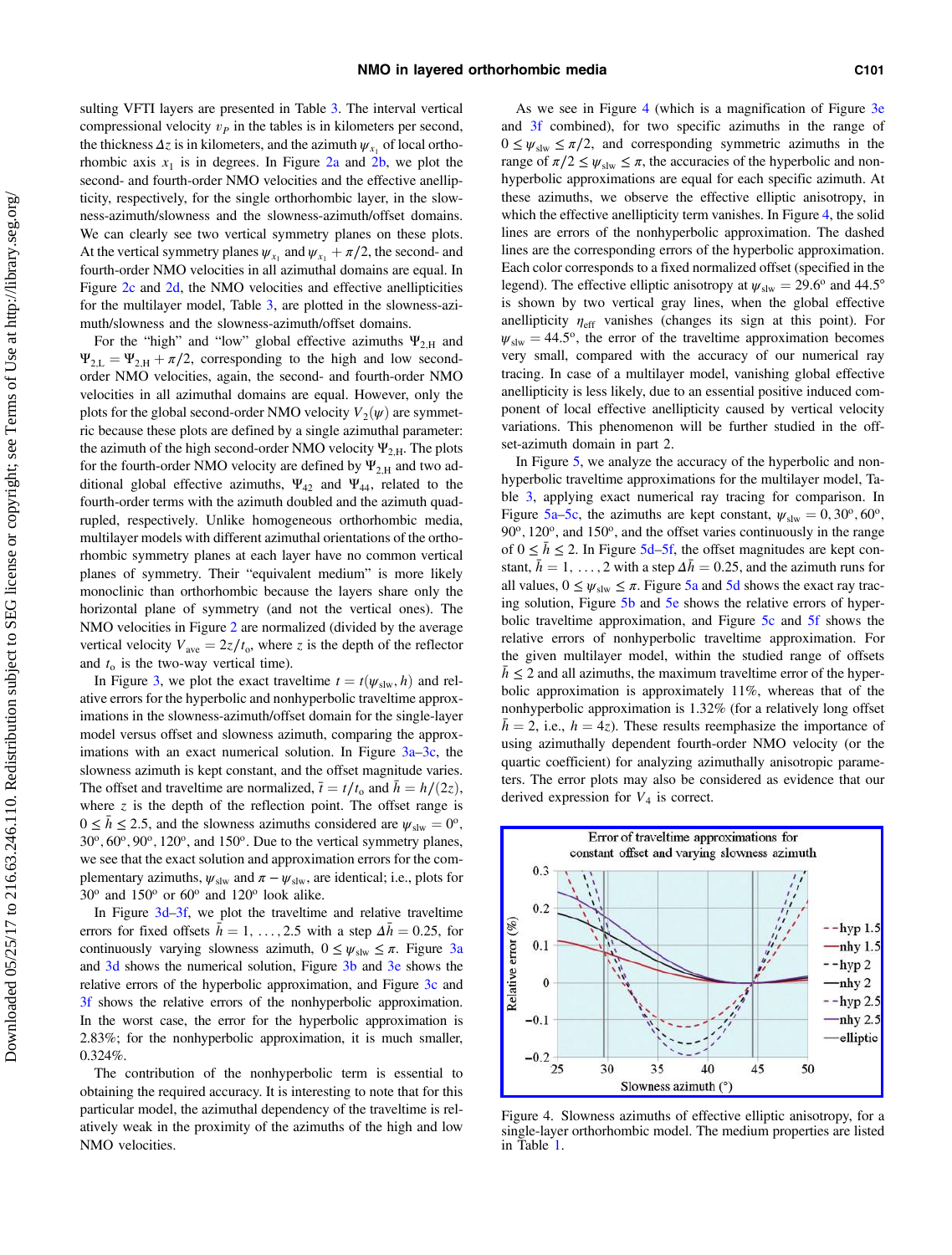# DISCUSSION ON CONVERTED WAVES

<span id="page-11-0"></span>In the case of converted waves, we compute the local effective parameters of each layer twice: first for the incident wave type and then for the reflected wave type. The one-way vertical time in each case is different. We then stack the local effective parameters into the global effective parameters, passing all layers for both wave types.



Figure 5. Relative errors of hyperbolic and nonhyperbolic traveltime approximations versus offset magnitude and slowness azimuth, for a multilayer orthorhombic model (VFTI): (a) Ray tracing traveltime versus offset, for constant slowness azimuth; (b) relative error of hyperbolic traveltime approximation versus offset, for constant slowness azimuth; (c) relative error of nonhyperbolic traveltime approximation versus offset, for constant slowness azimuth; (d) ray tracing traveltime versus slowness azimuth, for constant offset; (e) relative error of hyperbolic traveltime approximation versus slowness azimuth, for constant offset; and (f) relative error of nonhyperbolic traveltime approximation versus slowness azimuth, for constant offset. The medium properties are listed in Table [3](#page-8-0).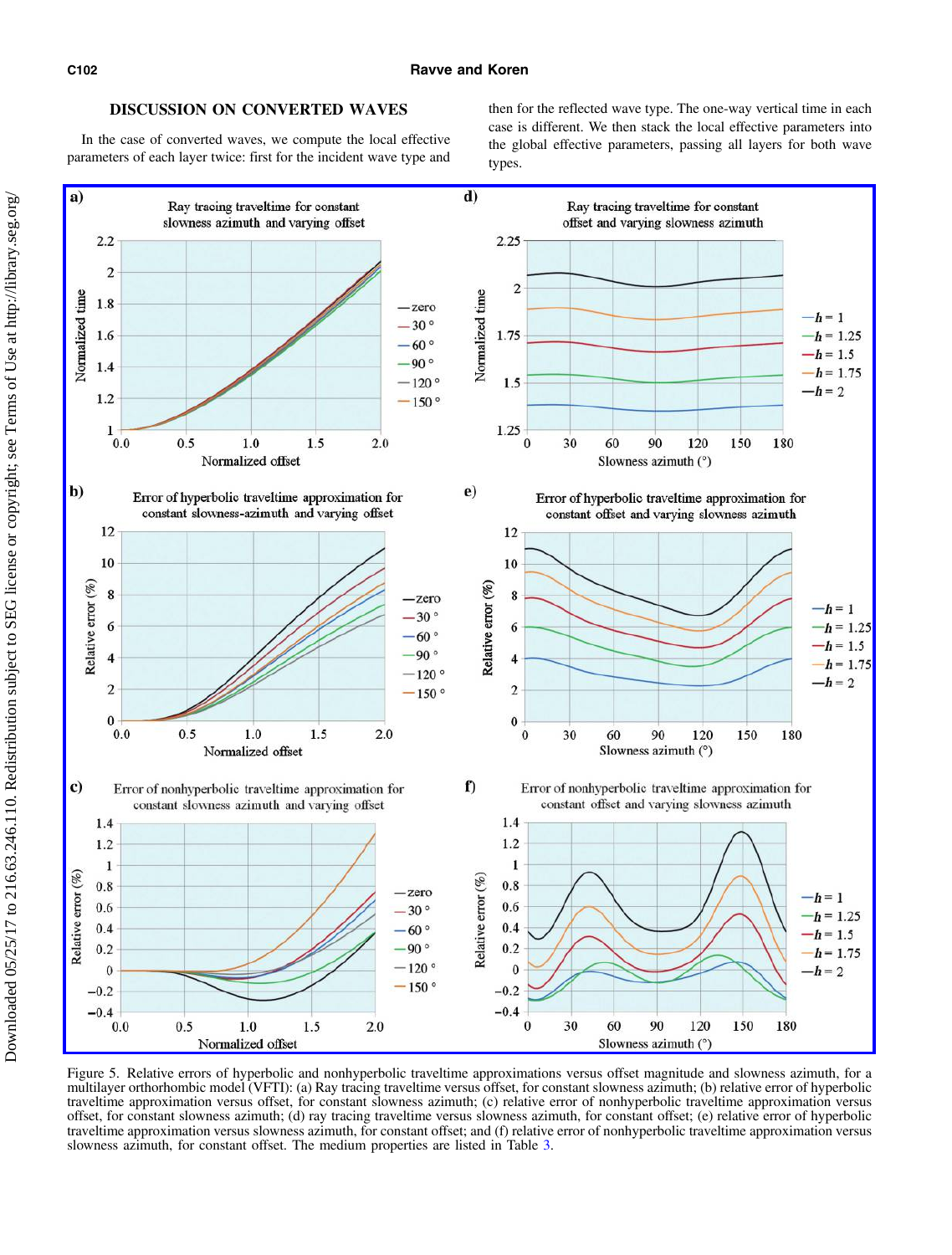<span id="page-12-0"></span>In general, the correction factor  $\alpha$  in equation [2](#page-3-0) accounts approximately for the effective horizontal velocity of a layered model, and it becomes a key factor in achieving the desired accuracy for moderate to moderately long offsets. This velocity can be approximated with effective anellipticity (equation [28\)](#page-7-0) only for Pwaves. For S- and converted waves, equation [28](#page-7-0) is not valid. In general, the correction factor should be related to the effective horizontal velocity  $V<sub>h</sub>$  of the layered model. This approach is suggested by [Tsvankin and Thomsen \(1994\)](#page-20-0) for VTI, and then it is extended by [Al-Dajani and Toksoz \(2001\),](#page-19-0) for azimuthally anisotropic layered models,

$$
\alpha(\psi) = \frac{2\eta_{\text{eff}}(\psi)V_h^2(\psi)}{V_h^2(\psi) - V_{2,\text{off}}^2(\psi)},
$$
  

$$
V_h^4(\psi) = \frac{1}{t_0} \sum_{i=1}^n \Delta t_{0,i} v_{h,i}^4(\psi),
$$
 (34)

where  $\Delta t_{0,i}$  is the vertical time and  $v_{h,i}(\psi)$  is the horizontal ray (group) velocity of an individual layer that corresponds to the given specific azimuth domain used: slowness azimuth or offset azimuth. In their original study, [Tsvankin and Thomsen \(1994\)](#page-20-0) suggest using the root-mean-square (rms) of horizontal velocities of all layers to compute the effective horizontal velocity. This method is later criticized by [Alkhalifah \(1997\)](#page-19-0) because for a particular case of layered isotropic media, condition  $V_h = V_2$  leads to a total loss of the nonhyperbolic effect ( $\alpha$  in equation 34 and thus the whole denominator of the nonhyperbolic term becomes infinite and the nonhyperbolic term vanishes). Therefore, we use the rootmean-four of the individual horizontal velocities, as suggested by [Al-Dajani and Toksoz \(2001\).](#page-19-0) In addition, the root-mean-four is closer to the maximum value than is the rms, and theoretically, at the infinite offsets, the effective horizontal

velocity is that of the layer with the highest velocity.

In the case of compression-to-shear (or shearto-compression) converted waves, only horizontal velocities of the P-waves have to be summed in the second equation 34, in which local and global vertical times are one-way. The propagation scheme of converted waves with an unbounded offset is presented in Figure 6. This figure is the vertical cross section in the normal incidence plane, i.e., in the vertical plane with the slowness azimuth. Therefore, only radial-offset components are shown in this plane, whereas the transverse components are in the normal vertical plane (rotated 90° from the incidence plane around the vertical axis). Ray angles  $\theta_{\text{rav},i}$  shown in this figure are actually their projections on the incidence plane because the ray velocity azimuths  $\psi_{\text{ray},i}$  vary from layer to layer.

Consider P-S1 or P-S2 converted waves with a nearly critical opening angle at the reflection point. The opening angle is defined as the angle between the incidence and reflection slowness vectors. Critical angle means that in one of the layers (in the layer with the highest horizontal velocity), the phase and ray velocities become nearly horizontal. Their zenith angles approach 90°, and their azimuths are different. In this case, the two-way offset and the two-way traveltime become unbounded. However, the shear velocities are much slower than the compressional velocities (by about a factor of two or so). Therefore, the zenith angles of the shear slowness vectors are much smaller than the zenith angles for the compressional slowness vectors. In the "highest velocity" layer, only the compressional slowness vector is nearly horizontal; the shear slowness vector is not.

As shown in the scheme in Figure  $6$ , the total offset consists of two legs: the shear leg and the compressional leg. For a nearly critical angle, only the compressional offset leg and its corresponding traveltime become unbounded. The shear offset leg and its corresponding traveltime are bounded. Therefore, in the averaging formula (root-mean-four) for the effective horizontal velocity, only compressional horizontal velocities should be averaged. Similarly, for S1-S2 converted waves (where S1 is the high shear velocity and S2 is the low shear velocity), only the high shear horizontal velocities of the layers should be averaged to obtain the effective horizontal velocity. Overall, we do not expect high accuracy of the traveltime approximation for pure S-waves or shear-to-shear conversion. The existence of triplications and singularities cannot be described by the coefficients computed for the normal incidence ray. Note that although our computed coefficients are exact for all cases, they will be used primarily for pure P-waves and compression-to-shear converted waves.

We note also that, theoretically, the effective horizontal velocity is the horizontal velocity of the high-velocity layer alone. However, such definition  $-$  although it leads to correct asymptotic velocity at the infinite offsets — provides an overestimated effective horizontal velocity for finite offsets. Therefore, root-mean-four averaging is a good compromise.



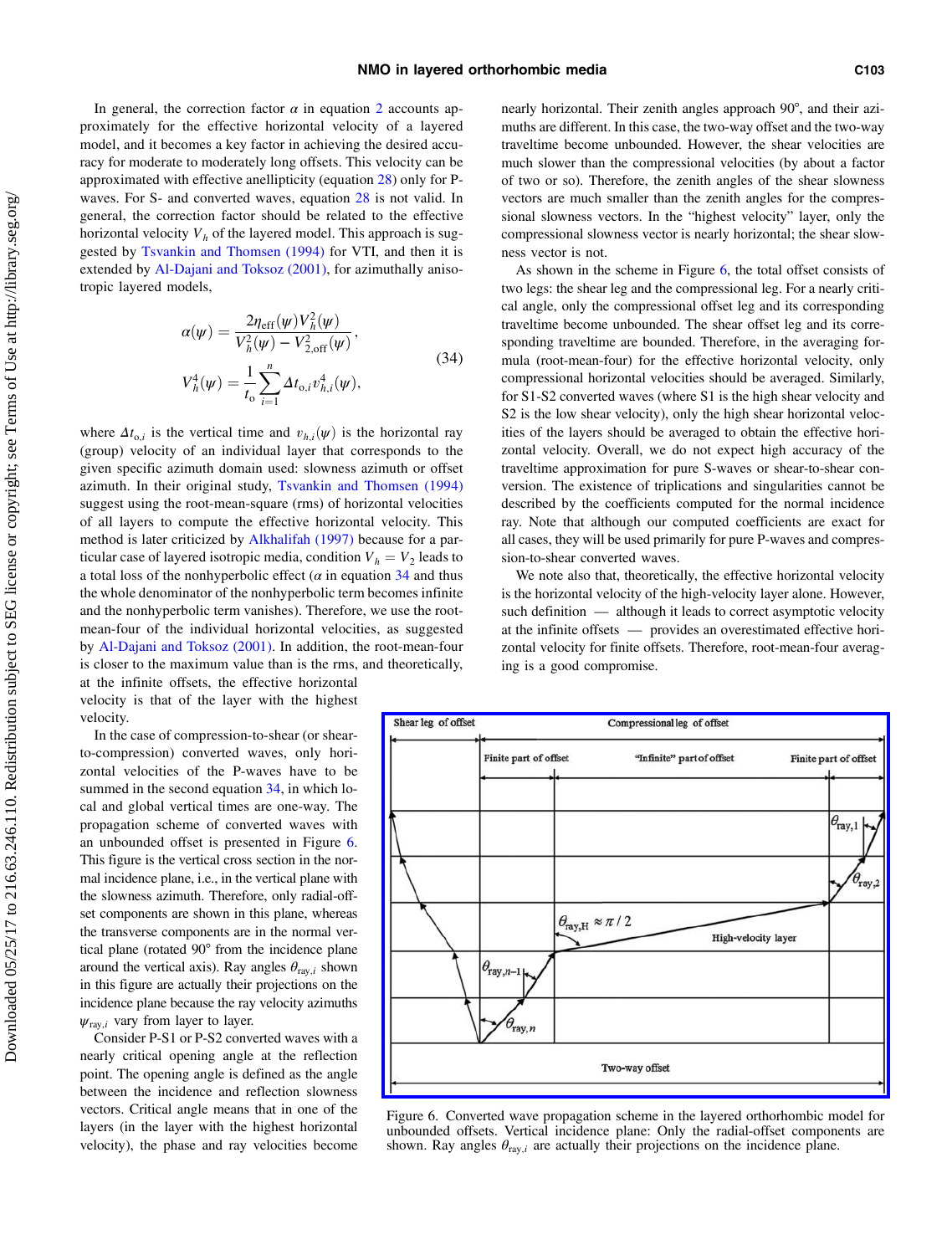<span id="page-13-0"></span>To summarize, the approximation for S- and converted waves requires an explicit computation of the global effective horizontal velocity  $V_h(\psi)$ . Equation [34](#page-12-0) is applicable for all types of waves. However, for P-waves, despite the fact that equation [34](#page-12-0) is more accurate, equation [28](#page-7-0) can still be used to compute the correction factor because it does not require the additional parameter  $V_h(\psi)$ .

Finally, we note that the singularity of the vertical S-waves, where  $\gamma_1 = \gamma_2$ , is beyond the scope of this paper.

# **CONCLUSIONS**

Considering all types of waves, we first derived the expressions for the azimuthally dependent global second- and fourth-order NMO velocity functions for multilayer orthorhombic media in the slowness-azimuth/slowness domain, without making any assumptions about weak anisotropy or acoustic approximation for P-waves. The derivation is based on the computation of natural offset components: radial (along the invariant azimuth of the slowness vector) and transverse (in its perpendicular direction), and the corresponding traveltime as functions of the invariant horizontal slowness within each individual layer. This computation requires a fourth-order approximation of the ray velocity components as a function of the horizontal slowness and its azimuth (slowness azimuth) for near-vertical rays. Using the proposed approach, we obtained three local effective second-order and five local effective fourth-order parameters, which make it possible to obtain the required corresponding eight global effective parameters in a straightforward Dix-type summation. We then derived the slownessazimuth/offset domain second- and fourth-order NMO velocities that make it possible to approximate the traveltime with respect to offsets, rather than the horizontal slowness. We note that only the computation of the local effective parameters depends on the considered type of anisotropy and wave mode, whereas the Dixtype summation of the eight global effective parameters is generic and can be applied to any general anisotropic layer (including triclinic for pure-mode waves) in the slowness-azimuth and offsetazimuth domains. Comparison between nonhyperbolic asymptotic moveouts computed with the derived azimuthally dependent fourthorder NMO velocity and traveltimes computed by numerical ray tracing shows an excellent match.

# ACKNOWLEDGMENTS

The authors are grateful to Paradigm Geophysical for the financial and technical support of this study and for permission to publish its results. We extend our gratitude to reviewers P. Bakker, A. Stovas, Y. Ivanov, and F. Mahmoudian; to associate editor R. Bale; and to assistant editor J. Shragge for their valuable comments and suggestions that helped to improve the content and style of this paper.

# APPENDIX A

# TWO-WAY RELATIONSHIPS BETWEEN ORTHO-RHOMBIC STIFFNESS COMPONENTS AND TSVANKIN PARAMETERS

We use [Tsvankin](#page-20-0)'s (1997) notations for orthorhombic parameters, which are extensions to the [Thomsen \(1986\)](#page-20-0) parameters for VTI media. There are nine stiffness parameters that describe the elastic properties of orthorhombic media. The relationships between the density-normalized stiffness matrix components (with Voigt notations)  $C_{ii}$  and the dimensionless Tsvankin's parameters are as follows: Two parameters are the vertical compressional velocity  $v<sub>P</sub>$ and vertical shear velocity  $v_{S,x_1}$  (polarized in the direction of the local orthorhombic axis  $x_1$ ):

$$
v_P^2 = C_{33}
$$
 – vertical compressional velocity,

$$
v_{S,x_1}^2 = C_{55}
$$

 $-$ vertical velocity of shear polarized in the  $x_1$  direction.

$$
(A-1)
$$

Instead of the vertical shear velocity  $v_{S,x_1}$ , one may introduce the dimensionless coefficient:

$$
f = \frac{v_P^2 - v_{S,x_1}^2}{v_P^2} = \frac{C_{33} - C_{55}}{C_{33}}.
$$
 (A-2)

The other seven parameters are divided into three groups ([Tsvan](#page-20-0)[kin, 1997\)](#page-20-0):

1) parameters referring to plane  $[x_2, x_3]$ 

$$
\varepsilon_1 = \frac{C_{22} - C_{33}}{2C_{33}}, \quad \gamma_1 = \frac{C_{66} - C_{55}}{2C_{55}},
$$

$$
\delta_1 = \frac{(C_{23} + C_{44})^2 - (C_{33} - C_{44})^2}{2C_{33}(C_{33} - C_{44})}
$$
(A-3)

2) parameters referring to plane  $[x_1, x_3]$ 

$$
\varepsilon_2 = \frac{C_{11} - C_{33}}{2C_{33}}, \quad \gamma_2 = \frac{C_{66} - C_{44}}{2C_{44}},
$$

$$
\delta_2 = \frac{(C_{13} + C_{55})^2 - (C_{33} - C_{55})^2}{2C_{33}(C_{33} - C_{55})} \tag{A-4}
$$

3) parameter referring to plane  $[x_1, x_2]$ 

$$
\delta_3 = \frac{(C_{12} + C_{66})^2 - (C_{11} - C_{66})^2}{2C_{11}(C_{11} - C_{66})}.
$$
 (A-5)

The inverse relationships require additional parameters:

$$
A_{12} = C_{12} + C_{66}, \quad A_{13} = C_{13} + C_{55}, \quad A_{23} = C_{23} + C_{44}.
$$
\n
$$
(A-6)
$$

It is common to assume that  $A_{12}$ ,  $A_{13}$ , and  $A_{23}$  are all positive, avoiding anomalous polarization in any of the coordinate planes ([Helbig](#page-19-0) [and Schoenberg, 1987](#page-19-0); [Schoenberg and Helbig, 1997\)](#page-20-0), although this is not a must. The results are

$$
\frac{C_{11}}{v_P^2} = 1 + 2\varepsilon_2, \quad \frac{C_{22}}{v_P^2} = 1 + 2\varepsilon_1, \quad \frac{C_{33}}{v_P^2} = 1. \tag{A-7}
$$

$$
\frac{C_{44}}{v_P^2} = \frac{(1+2\gamma_1)(1-f)}{1+2\gamma_2}, \quad \frac{C_{55}}{v_P^2} = 1-f,
$$
  

$$
\frac{C_{66}}{v_P^2} = (1+2\gamma_1)(1-f).
$$
 (A-8)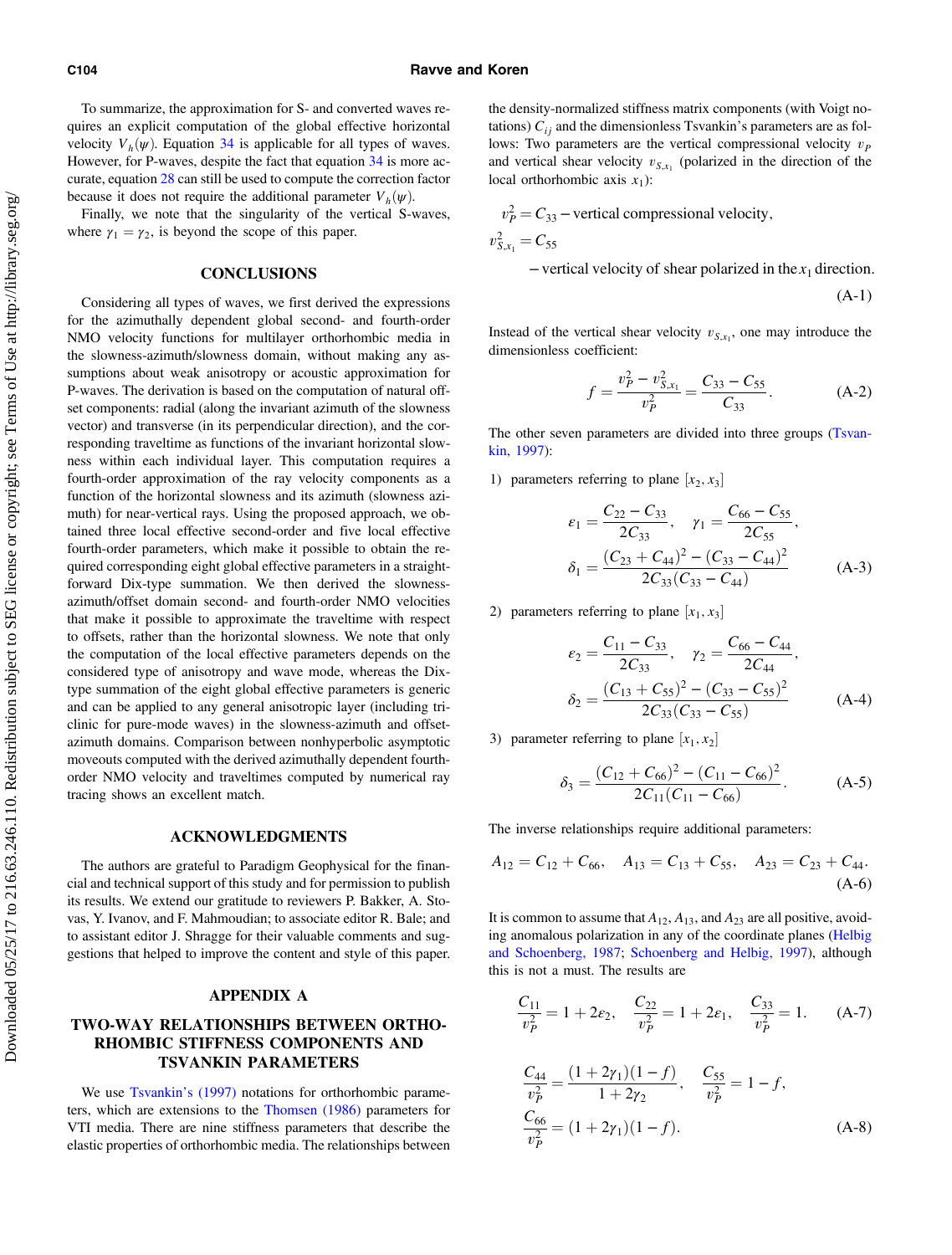<span id="page-14-0"></span>
$$
\frac{A_{13}}{v_P^2} = \sqrt{f(f + 2\delta_2)}
$$
  
=  $\sqrt{(1 - f)^2 - 2(1 + \delta_2)(1 - f) + (1 + 2\delta_2)}$ . (A-9)

$$
\frac{A_{23}}{v_P^2} = \frac{\sqrt{[(1+2\gamma_1)(1-f)-(1+2\gamma_2)]\cdot[(1+2\gamma_1)(1-f)-(1+2\gamma_2)(1+2\delta_1)]}}{1+2\gamma_2}.
$$
\n(A-10)

$$
\frac{A_{12}}{v_p^2} = \sqrt{2\delta_3(1+2\varepsilon_2)[(1+2\varepsilon_2)-(1+2\gamma_1)(1-f)] + [(1+2\varepsilon_2)-(1+2\gamma_1)(1-f)]^2}.
$$
\n(A-11)

In the case of acoustic approximation  $f = 1$ , relationships [A-8](#page-13-0)– A-11 simplify to

$$
\frac{C_{13}}{v_P^2} = \sqrt{1 + 2\delta_2}, \quad \frac{C_{23}}{v_P^2} = \sqrt{1 + 2\delta_1},
$$
  
\n
$$
\frac{C_{12}}{v_P^2} = (1 + 2\varepsilon_2)\sqrt{1 + 2\delta_3}, \quad C_{44} = C_{55} = C_{66} = 0.
$$
  
\n(A-12)

#### APPENDIX B

## VERTICAL SLOWNESS

We derive the function for vertical-slowness  $p_3(p_1, p_2)$  for a near-vertical ray, for a single orthorhombic layer with the given elastic properties: the vertical compressional velocity  $v<sub>P</sub>$ , shear parameter  $\hat{f} = 1 - v_{Sx_1}^2/v_P^2$  (where  $v_{Sx_1}$  is the vertical shear velocity related to polarization in the  $x_1$ -direction), and [Tsvankin](#page-20-0)'s (1997) orthorhombic parameters. All derivations in this appendix are carried out in the local frame of reference attached to the orthorhombic axes of the layer. The Christoffel matrix for the orthorhombic medium is given by [Tsvankin \(1997\).](#page-20-0) In terms of the slowness components, it may be arranged as (Č[ervený, 2001\)](#page-19-0)

$$
\mathbf{\Gamma} = \begin{bmatrix} C_{11}p_1^2 + C_{66}p_2^2 + C_{55}p_3^2 & (C_{12} + C_{66})p_1p_2 & (C_{13} + C_{55})p_1p_3 \\ (C_{12} + C_{66})p_1p_2 & C_{66}p_1^2 + C_{22}p_2^2 + C_{44}p_3^2 & (C_{23} + C_{44})p_2p_3 \\ (C_{13} + C_{55})p_1p_3 & (C_{23} + C_{44})p_2p_3 & C_{55}p_1^2 + C_{44}p_2^2 + C_{33}p_3^2 \end{bmatrix}, \tag{B-1}
$$

where the stiffness components  $C_{ij}$  are assumed to be density normalized. The eigenvalue equation for this matrix relates the three slowness components to each other, for three different wave types (compressional, high-velocity shear, and low-velocity shear). All three eigenvalues of  $\Gamma$  are equal to 1:

$$
\det(\mathbf{\Gamma} - \mathbf{I}) = 0, \tag{B-2}
$$

where  $\bf{I}$  is the identity matrix. Introduction of equation  $\bf{B-1}$  into  $\bf{B-2}$ results in a cubic equation for the vertical-slowness squared:

$$
ap_3^6 + bp_3^4 + cp_3^2 + d = 1,
$$
 (B-3)

where coefficient  $a$  is constant, and the other coefficients are polynomials of horizontal-slowness components  $p_1$  and  $p_2$ :

$$
a = C_{33}C_{44}C_{45}, \t\t (B-4)
$$

$$
b = b_0 + b_x p_1^2 + b_y p_2^2,
$$
  
\n
$$
b_0 = -C_{33}(C_{44} + C_{55}) - C_{44}C_{55},
$$
  
\n
$$
b_x = [C_{11}C_{33} + C_{55}^2 - (C_{13} + C_{55})^2]C_{44} + C_{33}C_{55}C_{66},
$$
  
\n
$$
b_y = [C_{22}C_{33} + C_{44}^2 - (C_{23} + C_{44})^2]C_{55} + C_{33}C_{44}C_{66},
$$
  
\n(B-5)

$$
c = c_0 + c_x p_1^2 + c_y p_2^2 + c_{xx} p_1^4 + c_{yy} p_2^4 + c_{xy} p_1^2 p_2^2,
$$
  
\n
$$
c_0 = C_{33} + C_{44} + C_{55},
$$
  
\n
$$
c_x = (C_{13} + C_{55})^2 - (C_{44} + C_{55} + C_{66})C_{55} - C_{11}C_{44}
$$
  
\n
$$
- (C_{11} + C_{66})C_{33},
$$
  
\n
$$
c_y = (C_{23} + C_{44})^2 - (C_{44} + C_{55} + C_{66})C_{44} - C_{22}C_{55}
$$
  
\n
$$
- (C_{22} + C_{66})C_{33},
$$
  
\n
$$
c_{xx} = [C_{11}C_{33} + C_{55}^2 - (C_{13} + C_{55})^2]C_{66} + C_{11}C_{44}C_{55},
$$
  
\n
$$
c_{yy} = [C_{22}C_{33} + C_{44}^2 - (C_{23} + C_{44})^2]C_{66} + C_{22}C_{44}C_{55},
$$
  
\n
$$
c_{xy} = 2(C_{13} + C_{55})(C_{23} + C_{44})(C_{12} + C_{66})
$$
  
\n
$$
+ C_{11}C_{22}C_{33} + 2C_{44}C_{55}C_{66} + C_{11}[C_{44}^2 - (C_{23} + C_{44})^2]
$$
  
\n
$$
+ C_{22}[C_{55}^2 - (C_{13} + C_{55})^2] + C_{33}[C_{66}^2 - (C_{12} + C_{66})^2],
$$
  
\n(B-6)

$$
d = d_x p_1^2 + d_y p_2^2 + d_{xx} p_1^4 + d_{yy} p_2^4 + d_{xy} p_1^2 p_2^2 + d_{xxx} p_1^6
$$
  
+  $d_{yyy} p_2 6 + d_{xxy} p_1^4 p_2^2 + d_{xyy} p_1^2 p_2^4$ ,  
 $d_x = C_{11} + C_{55} + C_{66}$ ,  
 $d_y = C_{22} + C_{44} + C_{66}$ ,  
 $d_{xx} = -C_{11} (C_{55} + C_{66}) - C_{55} C_{66}$ ,  
 $d_{yy} = -C_{22} (C_{44} + C_{66}) - C_{44} C_{66}$ ,  
 $d_{xy} = (C_{12} + C_{66})^2 - C_{11} C_{22} - C_{11} C_{44} - C_{22} C_{55}$   
-  $(C_{44} + C_{55} + C_{66}) C_{66}$ ,  
 $d_{xxx} = C_{11} C_{55} C_{66}$ ,  
 $d_{xxx} = C_{11} C_{55} C_{66}$ ,  
 $d_{xxy} = [C_{11} C_{22} + C_{66}^2 - (C_{12} + C_{66})^2] C_{55} + C_{11} C_{44} C_{66}$ ,  
 $d_{xyy} = [C_{11} C_{22} + C_{66}^2 - (C_{12} + C_{66})^2] C_{44} + C_{22} C_{55} C_{66}$ .  
(B-7)

So far, equations B-3–B-7 are exact and valid for any slowness direction. Our final goal is to derive the effective fourth-order NMO velocity (or anellipticity function), which is an azimuthally dependent coefficient of the traveltime Taylor series expansion for infinitesimal offsets. Considering therefore a near-vertical ray, the vertical-slowness squared may be approximated by the fourth-order expansion (where due to vertical symmetry planes, only even terms are present):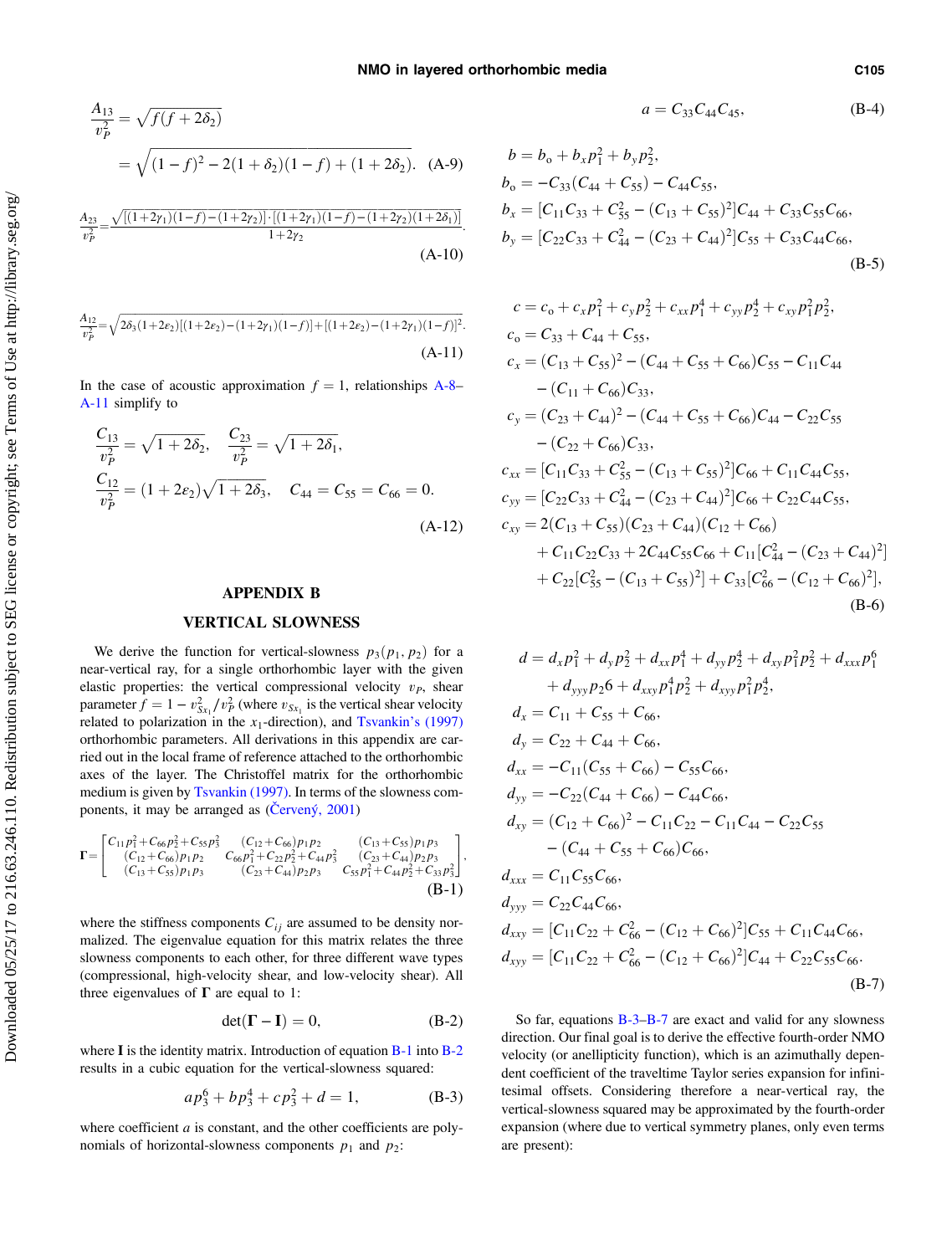#### C106 Ravve and Koren

$$
p_3^2 = \frac{1}{v_{\text{ver}}^2} - Ap_1^2 - Bp_2^2 + v_{\text{ver}}^2 Cp_1^4 + v_{\text{ver}}^2 Dp_2^4
$$
  
+  $v_{\text{ver}}^2 Ep_1^2 p_2^2 + O(p_h^6)$ , (B-8)

where  $p_h = \sqrt{p_1^2 + p_2^2}$  is the horizontal slowness, and the vertical velocity  $v_{\text{ver}}$  depends on the wave type:

$$
v_{\text{ver}} = \sqrt{C_{33}} = v_P
$$
  
compressional wave

$$
\underbrace{v_{\text{ver}} = v_{S,x_1} = \sqrt{C_{55}} = \sqrt{1 - f} \cdot v_P}_{x_1 - \text{polarized shear}},
$$
\n
$$
v_{\text{ver}} = v_{Sx_2} = \sqrt{C_{44}} = \sqrt{1 - f} \cdot \frac{\sqrt{1 + 2\gamma_1}}{\sqrt{1 + 2\gamma_2}} \cdot v_P
$$
\n
$$
v_{\text{zer}} = \sqrt{C_{44}} = \sqrt{1 - f} \cdot \frac{\sqrt{1 + 2\gamma_1}}{\sqrt{1 + 2\gamma_2}} \cdot v_P
$$
\n(B-9)

 $A, B, C, D, E$  are the unknown coefficients, to be established in this appendix. We leave a minus sign before the second-order terms to keep coefficients A and B positive: Normally, an increase in horizontal slowness leads to a decrease in vertical slowness. In particular, for an isotropic medium,  $A = B = 1$ . Factor  $v_{ver}^2$  applied to the fourth-order terms is used to keep the unknown coefficients normalized (unitless). We introduce the solution form [B-8](#page-14-0) into the cubic equation [B-3,](#page-14-0) and we ignore all powers or products of order six and higher. For the other terms, we balance the terms with identical powers of  $p_1$  and  $p_2$ . This leads to the following results.

#### P-waves

The second-order coefficients are

$$
A = \frac{C_{13}^2 + 2C_{13}C_{55} + C_{33}C_{55}}{C_{33}(C_{33} - C_{55})} = 1 + 2\delta_2,
$$
  
\n
$$
B = \frac{C_{23}^2 + 2C_{23}C_{44} + C_{33}C_{44}}{C_{33}(C_{33} - C_{44})} = 1 + 2\delta_1.
$$
\n(B-10)

The fourth-order coefficients are

$$
C = \frac{1}{C_{33}} \cdot \frac{(C_{13} + C_{55})^4}{(C_{33} - C_{55})^3} - \frac{(C_{13} + C_{55})^2 (C_{11} - C_{55})}{C_{33} (C_{33} - C_{55})^2}, \quad (B-11)
$$
  

$$
D = \frac{1}{C_{33}} \cdot \frac{(C_{23} + C_{44})^4}{(C_{33} - C_{44})^3} - \frac{(C_{23} + C_{44})^2 (C_{22} - C_{44})}{C_{33} (C_{33} - C_{44})^2}, \quad (B-12)
$$

$$
E = \frac{(C_{13} + C_{55})^2 (C_{44} - C_{66})}{C_{33}(C_{33} - C_{55})^2} + \frac{(C_{23} + C_{44})^2 (C_{55} - C_{66})}{C_{33}(C_{33} - C_{44})^2} + \frac{(C_{13} + C_{55})^2 (C_{23} + C_{44})^2 (2C_{33} - C_{44} - C_{55})}{C_{33}(C_{33} - C_{44})^2 (C_{33} - C_{55})^2} - \frac{2(C_{13} + C_{55})(C_{23} + C_{44})(C_{12} + C_{66})}{C_{33}(C_{33} - C_{44})(C_{33} - C_{55})}.
$$
 (B-13)

Note that for the acoustic approximation,  $C_{44} = C_{55} = C_{66} = 0$ . According to [Alkhalifah \(2003\),](#page-19-0) the acoustic approximation accurately describes the kinematics of P-waves. However, in accordance with our computational practice, for relatively strong (but still feasible) anisotropic parameters, the error of the acoustic approximation becomes essential and cannot always be ignored.

# S-waves polarized along  $x_1$

The second-order terms are

$$
A = \frac{C_{11}}{C_{55}} - \frac{(C_{13} + C_{55})^2}{C_{55}(C_{33} - C_{55})} = 1 + 2\sigma_2,
$$
  
\n
$$
B = \frac{C_{66}}{C_{55}} = 1 + 2\gamma_1.
$$
 (B-14)

The fourth-order terms are

$$
C = \frac{(C_{11} - C_{55})(C_{13} + C_{55})^2}{(C_{33} - C_{55})^2 C_{55}} - \frac{1}{C_{55}} \cdot \frac{(C_{13} + C_{55})^4}{(C_{33} - C_{55})^3},
$$
  

$$
D = 0.
$$
 (B-15)

$$
E = -\frac{1}{C_{55}} \frac{(C_{13} + C_{55})^2 (C_{23} + C_{44})^2}{(C_{33} - C_{55})^2 (C_{55} - C_{44})} - \frac{(C_{13} + C_{55})^2 (C_{44} - C_{66})}{C_{55} (C_{33} - C_{55})^2} + 2 \frac{(C_{13} + C_{55}) (C_{23} + C_{44}) (C_{12} + C_{66})}{C_{55} (C_{33} - C_{55}) (C_{55} - C_{44})} - \frac{1}{C_{55}} \frac{(C_{12} + C_{66})^2}{C_{55} - C_{44}}.
$$
\n(B-16)

## S-waves polarized along the  $x_2$ -direction

The second-order terms are

$$
A = \frac{C_{66}}{C_{55}} = 1 + 2\gamma_2,
$$
  
\n
$$
B = \frac{C_{22}}{C_{44}} - \frac{(C_{23} + C_{44})^2}{C_{44}(C_{33} - C_{44})} = 1 + 2\sigma_1 \cdot \frac{1 + 2\gamma_2}{1 + 2\gamma_1}.
$$
 (B-17)

The fourth-order terms are

$$
C = 0,
$$
  
\n
$$
D = \frac{(C_{22} - C_{44})(C_{23} + C_{44})^{2}}{(C_{33} - C_{44})^{2}C_{44}} - \frac{1}{C_{44}} \cdot \frac{(C_{23} + C_{44})^{4}}{(C_{33} - C_{44})^{3}}.
$$
 (B-18)  
\n
$$
E = +\frac{1}{C_{44}} \cdot \frac{(C_{13} + C_{55})^{2}(C_{23} + C_{44})^{2}}{(C_{33} - C_{44})^{2}(C_{55} - C_{44})} - \frac{(C_{23} + C_{44})^{2}(C_{55} - C_{66})}{C_{44}(C_{33} - C_{44})^{2}} - 2\frac{(C_{13} + C_{55})(C_{23} + C_{44})(C_{12} + C_{66})}{C_{44}(C_{33} - C_{44})(C_{55} - C_{44})} + \frac{1}{C_{44}} \cdot \frac{(C_{12} + C_{66})^{2}}{C_{55} - C_{44}}.
$$
  
\n(B-19)

Parameters  $\sigma_1$  and  $\sigma_2$  that appear in equations B-14 and B-17 are dependent and defined as

$$
\sigma_1 = \frac{\varepsilon_1 - \delta_1}{1 - f}, \quad \sigma_2 = \frac{\varepsilon_2 - \delta_2}{1 - f}.
$$
 (B-20)

Note that the fourth-order shear coefficients include items with  $C_{55} - C_{44}$  in the denominator. In this paper, we do not consider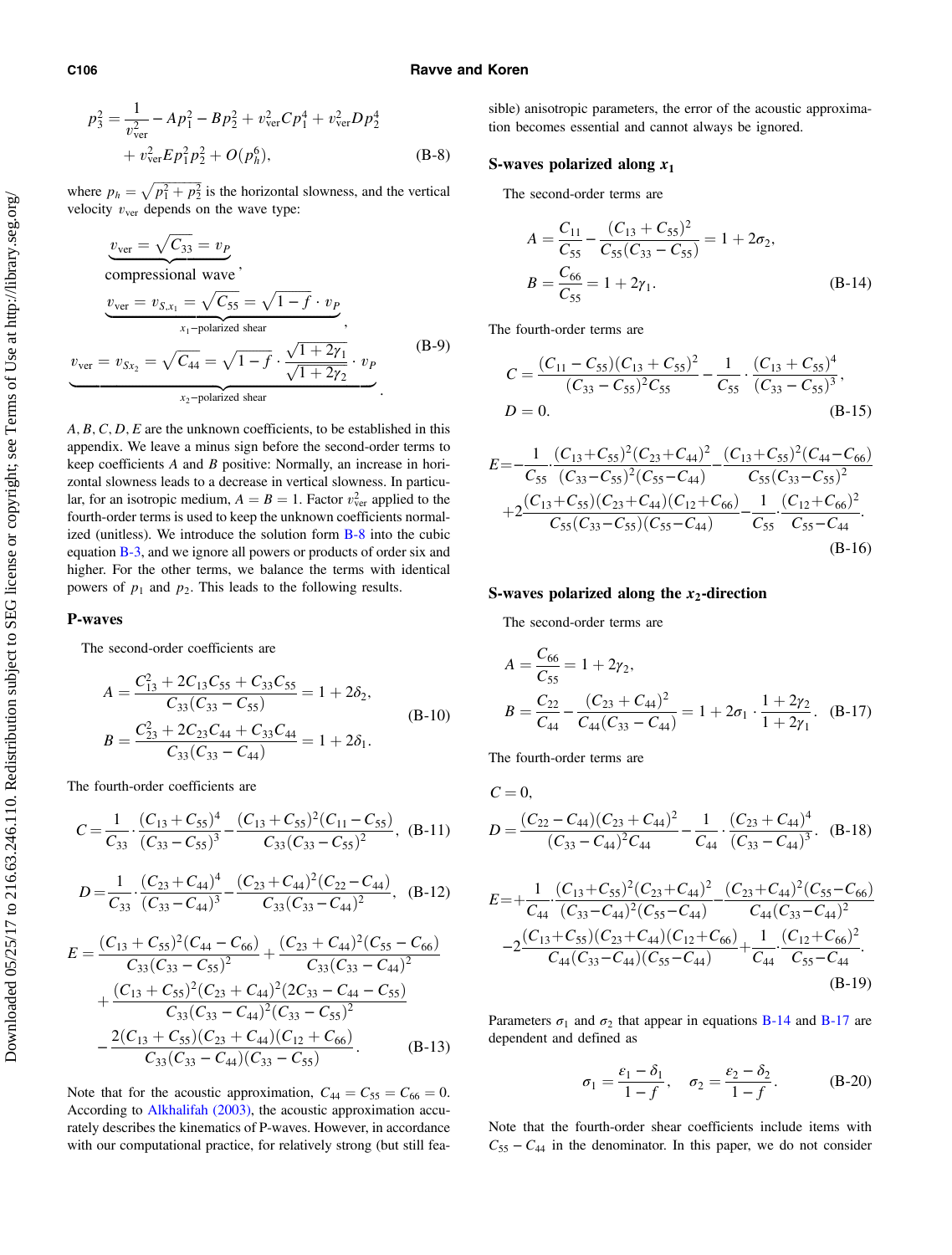<span id="page-16-0"></span>S- and converted waves with vertical shear singularity, where  $C_{44}$  =  $C_{55}$  or  $γ_1 = γ_2$ .

We note that further derivations in Appendices C and D are generic and may be related to any pure-mode waves. Derivations in Appendix  $E$  may be related to any pure-mode and converted waves.

# APPENDIX C

# CARTESIAN COMPONENTS OF THE RAY **VELOCITY**

The ray velocity components may be presented in terms of the slowness surface  $p_3(p_1, p_2)$  and its derivatives [\(Grechka et al.,](#page-19-0) [1997\)](#page-19-0):

$$
v_{\text{ray},1} = \frac{-\frac{\partial p_3}{\partial p_1}}{p_3 - \frac{\partial p_3}{\partial p_1} p_1 - \frac{\partial p_3}{\partial p_2} p_2},
$$
  
\n
$$
v_{\text{ray},2} = \frac{-\frac{\partial p_3}{\partial p_2}}{p_3 - \frac{\partial p_3}{\partial p_1} p_1 - \frac{\partial p_3}{\partial p_2} p_2},
$$
  
\n
$$
v_{\text{ray},3} = \frac{1}{p_3 - \frac{\partial p_3}{\partial p_1} p_1 - \frac{\partial p_3}{\partial p_2} p_2}.
$$
 (C-1)

We assume that the rays are emerging from the reflection point, and therefore, the vertical-slowness is positive. The normalized vertical-slowness  $p_3v_{\text{ver}}$  follows from equation [B-8:](#page-14-0)

$$
p_3 v_{\text{ver}} = 1 - \frac{A v_{\text{ver}}^2 p_1^2}{2} - \frac{B v_{\text{ver}}^2 p_2^2}{2} + \frac{4C - A^2}{8} v_{\text{ver}}^4 p_1^4 + \frac{4D - B^2}{8} v_{\text{ver}}^4 p_2^4 + \frac{2E - AB}{4} v_{\text{ver}}^4 p_1^2 p_2^2 + O(p_h^6).
$$
 (C-2)

Substituting equation  $C-2$  into equation  $C-1$  yields the ray velocity components that are listed in equation [10](#page-4-0).

#### APPENDIX D

# TRAVELTIME AND OFFSET COMPONENTS VERSUS RAY VELOCITY AND LOCAL EFFECTIVE PARAMETERS

Recall that the radial and transverse components of the offset are defined along and across the slowness azimuth, respectively, and can be added separately through the individual layers. The traveltimes within each layer can also be added. The two-way traveltime  $\Delta t_i$  and two-way offset contributions  $\Delta x_{1,i}, \Delta x_{2,i}$  computed in the local frame of the layer are

$$
\frac{\Delta x_{1,i}}{\Delta z_i} = 2 \frac{v_{\text{ray},1,i}}{v_{\text{ray},3,i}}, \quad \frac{\Delta x_{2,i}}{\Delta z_i} = 2 \frac{v_{\text{ray},2,i}}{v_{\text{ray},3,i}}, \quad \frac{\Delta t_i}{\Delta z_i} = \frac{2}{v_{\text{ray},3,i}},
$$
\n(D-1)

where  $v_{\text{ray},1,i}$ ,  $v_{\text{ray},2,i}$ ,  $v_{\text{ray},3,i}$  are the Cartesian components of the ray velocity computed in the local frame of the *i*th layer,  $\Delta z_i$  =  $v_{\text{ver},i} \Delta t_{0,i}/2$  is the layer thickness, and  $\Delta t_{0,i}$  is the two-way vertical time. In the radial-transverse frame, the offset components are given by equation [11](#page-4-0). The ray velocity components (equation [10](#page-4-0)) depend on the horizontal-slowness components  $p_1, p_2$  "measured" in the local frame. It is suitable to express them through the magnitude  $p_h$  and azimuth  $\psi_{\text{slw}}$  of the horizontal slowness (which are constant through all layers):

$$
p_1 = p_h \cos(\psi_{\rm slw} - \psi_{x_1,i}), \quad p_2 = p_h \sin(\psi_{\rm slw} - \psi_{x_1,i}).
$$
\n(D-2)

The slowness azimuth  $\psi_{\text{slw}}$  is measured in the global frame. Substituting equation D-2 into equation [10](#page-4-0) and continuous insertion of the resulting equation into equation [11](#page-4-0) results in equation [12,](#page-5-0) which includes three local effective second-order parameters  $u_{2,i}, w_{2x,i}, w_{2y,i}$  and five local effective fourth-order parameters  $u_{4,i}, w_{42x,i}, w_{42y,i}, w_{44x,i}, w_{44y,i}$ . For a single orthorhombic layer, due to its vertical symmetry planes, only three local effective fourth-order parameters are independent. However, the global effective parameters are all independent.

The global effective model yields the same traveltime and offset components as the original layered model, within the prescribed accuracy. The local effective parameters in the series expansion for the radial and transverse offset components and the travel-time delivered by equation [12](#page-5-0) depend on the five coefficients  $A, B, C, D, E$  of the vertical-slowness surface obtained in Appendix [B](#page-14-0). The second-order parameters are

$$
u_{2,i} = \frac{A_i + B_i}{2} v_{ver,i}^2 \Delta t_{0,i},
$$
  
\n
$$
w_{2x,i} = \frac{A_i - B_i}{2} \cos 2\psi_{x_1,i} v_{ver,i}^2 \Delta t_{0,i},
$$
  
\n
$$
w_{2y,i} = \frac{A_i - B_i}{2} \sin 2\psi_{x_1,i} v_{ver,i}^2 \Delta t_{0,i}.
$$
 (D-3)

The fourth-order parameters are

$$
u_{4,i} = \left(\frac{3A_i^2 + 2A_iB_i + 3B_i^2}{16} - \frac{3C_i + 3D_i + E_i}{4}\right)v_{\text{ver},i}^4 \Delta t_{0,i},
$$
  
\n
$$
w_{42x,i} = \left(\frac{A_i^2 - B_i^2}{4} - C_i + D_i\right)v_{\text{ver},i}^4 \Delta t_{0,i} \cos 2\psi_{x_1,i},
$$
  
\n
$$
w_{42y,i} = \left(\frac{A_i^2 - B_i^2}{4} - C_i + D_i\right)v_{\text{ver},i}^4 \Delta t_{0,i} \sin 2\psi_{x_1,i},
$$
  
\n
$$
w_{44x,i} = \left[\frac{(A_i - B_i)^2}{16} - \frac{C_i + D_i - E_i}{4}\right]v_{\text{ver},i}^4 \Delta t_{0,i} \cos 4\psi_{x_1,i},
$$
  
\n
$$
w_{44y,i} = \left[\frac{(A_i - B_i)^2}{16} - \frac{C_i + D_i - E_i}{4}\right]v_{\text{ver},i}^4 \Delta t_{0,i} \sin 4\psi_{x_1,i}.
$$
  
\n(D-4)

## Vertically varying parameters within the layers

Our method makes it possible to compute the local and global effective parameters of layered models characterized with vertically varying piecewise-continuous parameters, and discontinuities at the interfaces between the layers. In this case, equations D-3 and D-4 represent differential increments, to be integrated. All parameters in the equations become instantaneous parameters versus vertical time or depth. The first equation D-3 for piecewise-continuous model reads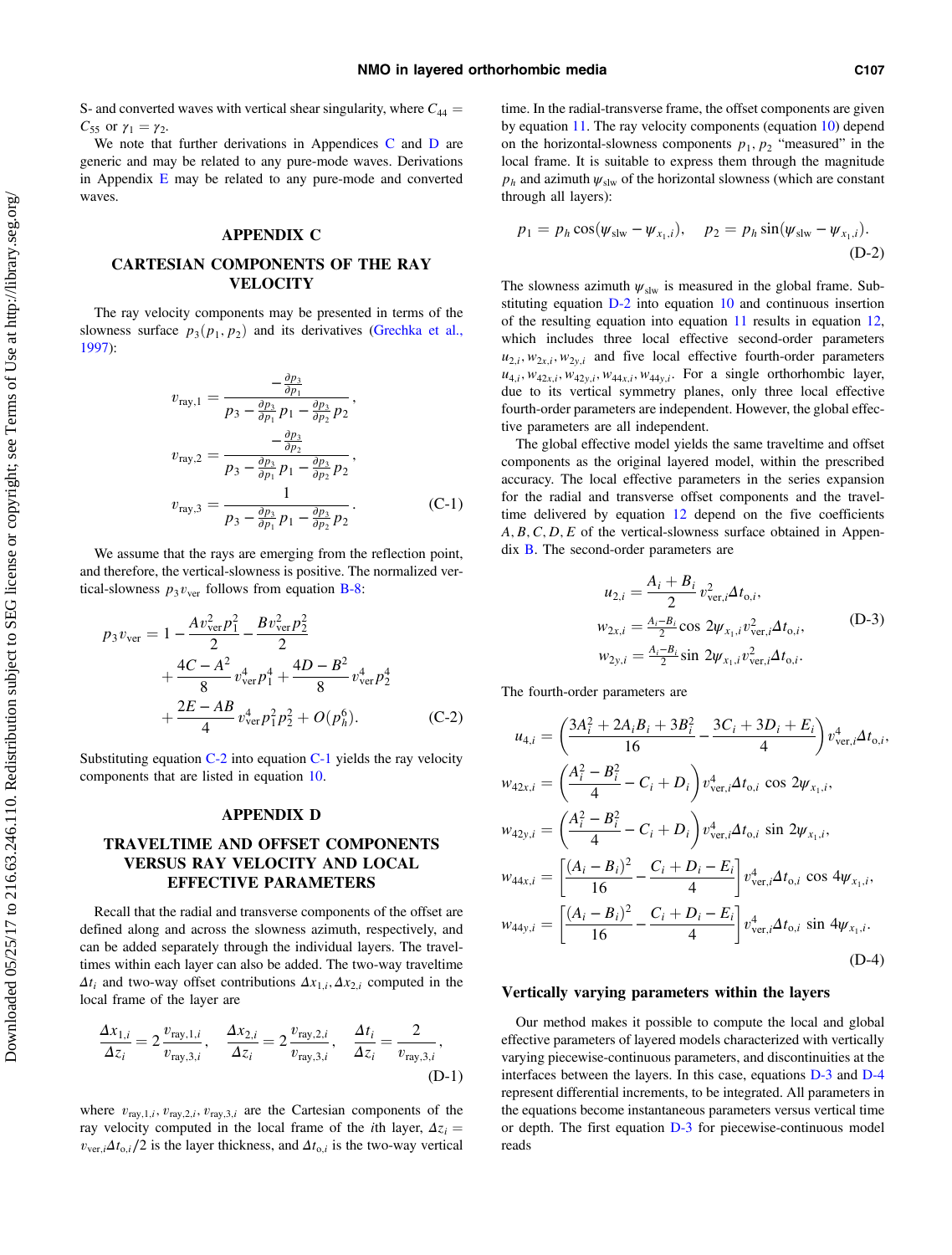#### <span id="page-17-0"></span>C108 Ravve and Koren

$$
du_{2,i} = \frac{A_i(\tau) + B_i(\tau)}{2} v_{\text{ver},i}^2(\tau) d\tau, \tag{D-5}
$$

where  $\tau$  is the running vertical time. Integration over the layer thickness or two-way vertical time leads to

$$
u_{2,i} = \int_{t_{0,i}}^{t_{0,i} + \Delta t_{0,i}} \frac{A_i(\tau) + B_i(\tau)}{2} v_{ver,i}^2(\tau) d\tau
$$
  
= 
$$
2 \int_{z_i}^{z_i + \Delta z_i} \frac{A_i(z) + B_i(z)}{2} v_{ver,i}(z) dz,
$$
 (D-6)

where  $t_{0,i}$  and  $z_i$  are the two-way vertical time and depth of the upper interface of the layer (vertical time and depth are increasing downward). A practical particular case is a layer whose vertical compressional velocity varies continuously with depth (or vertical time), but the other parameters (shear parameter  $f$ , Tsvankin's orthorhombic parameters, and azimuths of the vertical symmetry planes) are constant through the layer. Recall that the vertical slowness coefficients  $A_i, \ldots, E_i$  are normalized (unitless) ratios of the stiffness matrix coefficients, and in case only the vertical compressional velocity changes, all stiffness components change in a proportional manner, so that the slowness coefficients  $A_i, \ldots, E_i$ remain unchanged. In this case, equation D-6 simplifies to

$$
u_{2,i} = \frac{A_i + B_i}{2} \int_{t_{0,i}}^{t_{0,i} + \Delta t_{0,i}} v_{\text{ver},i}^2(\tau) d\tau
$$
  
=  $(A_i + B_i) \int_{z_i}^{z_i + \Delta z_i} v_{\text{ver},i}(z) dz.$  (D-7)

Other equations of sets [D-3](#page-16-0) and [D-4](#page-16-0) have to be converted accordingly, which means that the powers of vertical velocity  $v_{\text{ver.}i}^2$  and  $v_{ver.i}^4$  have to be replaced by the powers of local rms and local root-mean-quad (rmq) of the vertical velocity,  $v_{\text{rms},i}^2$  and  $v_{\text{rms},i}^4$ ; accordingly,

$$
v_{\text{rms},i}^2 = \frac{1}{\Delta t_{\text{o},i}} \int_{t_{\text{o},i}}^{t_{\text{o},i} + \Delta t_{\text{o},i}} v_{\text{ver},i}^2(\tau) d\tau,
$$
  

$$
v_{\text{rm},i}^4 = \frac{1}{\Delta t_{\text{o},i}} \int_{t_{\text{o},i}}^{t_{\text{o},i} + \Delta t_{\text{o},i}} v_{\text{ver},i}^4(\tau) d\tau.
$$
 (D-8)

The two-way vertical time  $\Delta t_{0,i}$  is related to the layer thickness:

$$
\Delta t_{\text{o},i} = \int_{z_i}^{z_i + \Delta z_i} \frac{2dz}{v_{\text{ver},i}(z)} = \frac{2\Delta z_i}{v_{\text{ave},i}},\tag{D-9}
$$

where  $v_{\text{ave},i}$  is the interval (local average) velocity of the given layer. Note that the vertical velocities depend on the wave type.

For pure mode waves, parameter  $\Delta t_{0,i}$  is the two-way vertical time, and for converted waves,  $\Delta t_{o,i}$  is the one-way vertical time. To obtain the global effective parameters for converted waves, we compute and stack the local effective parameters twice: first for the incident wave and then for reflected.

#### APPENDIX E

# FOURTH-ORDER NMO VELOCITY IN THE SLOWNESS-AZIMUTH/OFFSET DOMAIN

The eight global effective parameters yield the desired fourthorder NMO velocity for any slowness azimuth. It can be presented as a product of a second-order normalizing factor  $K_{2,\text{off}}(\psi_{\text{slw}})$  and a fourth-order kernel  $K_{4,\text{off}}(\psi_{\text{slw}})$ , as shown in equation [26](#page-7-0). The normalizing factor reads

$$
K_{2,\text{off}}(\psi_{\text{slw}})
$$
  
= $t_0^{-1} \cdot \frac{U_2^2 + W_{2x}^2 + W_{2y}^2 + 2U_2 W_{2x} \cos 2\psi_{\text{phs}} + 2U_2 W_{2y} \sin 2\psi_{\text{slw}}}{(U_2 + W_{2x} \cos 2\psi_{\text{slw}} + W_{2y} \sin 2\psi_{\text{slw}})^4}$   
= $t_0^{-1} \cdot \frac{U_2^2 + W_2^2 + 2U_2 W_2 \cos 2(\psi_{\text{slw}} - \Psi_{2,H})}{[U_2 + W_2 \cos 2(\psi_{\text{slw}} - \Psi_{2,H})]^4}$  (E-1)

or alternatively,

$$
K_{2,off}(\psi_{\text{slw}})
$$
  
=  $t_0^{-3} \cdot \frac{V_{2,H}^4 \cos^2(\psi_{\text{slw}} - \Psi_{2,H}) + V_{2,L}^4 \sin^2(\psi_{\text{slw}} - \Psi_{2,H})}{[V_{2,H}^2 \cos^2(\psi_{\text{slw}} - \Psi_{2,H}) + V_{2,L}^2 \sin^2(\psi_{\text{slw}} - \Psi_{2,H})]^4}$ .  
(E-2)

The normalizing factor  $K_{2,\text{off}}(\psi_{\text{slw}})$  includes only the second-order parameters,  $U_2$ ,  $W_2$ ,  $\Psi_{2,H}$ , or equivalently the high and low global second-order NMO velocities and the azimuth of the global high second-order NMO velocity,  $V_{2,L}$ ,  $V_{2,H}$ ,  $\Psi_{2,H}$ . The kernel  $K_{4,off}(\psi_{slw})$  of the global fourth-order NMO velocity may be presented in a bilinear form:

$$
K_{4,\text{off}}(\psi_{\text{slw}}) = \mathbf{m} \mathbf{M}_{\text{slw/off}} \mathbf{a}_{\text{slw},7},\tag{E-3}
$$

where **m** is a row vector of length 5 that includes global effective fourth-order parameters,

$$
\mathbf{m} = [U_4 \quad W_{42x} \quad W_{42y} \quad W_{44x} \quad W_{44y}], \quad \text{(E-4)}
$$

 $\mathbf{a}_{\text{slw},7}$  is a column vector of length 7 that depends on the slowness azimuth alone,

$$
\mathbf{a}_{\text{slw},7} = [1, \cos 2\psi_{\text{slw}}, \sin 2\psi_{\text{slw}}, \cos 4\psi_{\text{slw}}, \sin 4\psi_{\text{slw}},\n\cos 6\psi_{\text{slw}}, \sin 6\psi_{\text{slw}}]^T, \tag{E-5}
$$

and  $M_{\text{slw}/\text{off}}$  is a matrix of dimension 5  $\times$  7, whose components depend on the second-order parameters. Column 1,

$$
M_{\text{slw/off,11}} = +2(U_2^2 - W_{2x}^2 - W_{2y}^2)
$$
  
\n
$$
M_{\text{slw/off,21}} = +4U_2W_{2x}
$$
  
\n
$$
M_{\text{slw/off,31}} = +4U_2W_{2y}
$$
  
\n
$$
M_{\text{slw/off,41}} = +4(W_{2x}^2 - W_{2y}^2)
$$
  
\n
$$
M_{\text{slw/off,51}} = +8W_{2x}W_{2y}
$$
  
\n
$$
(E-6)
$$

columns 2 and 3,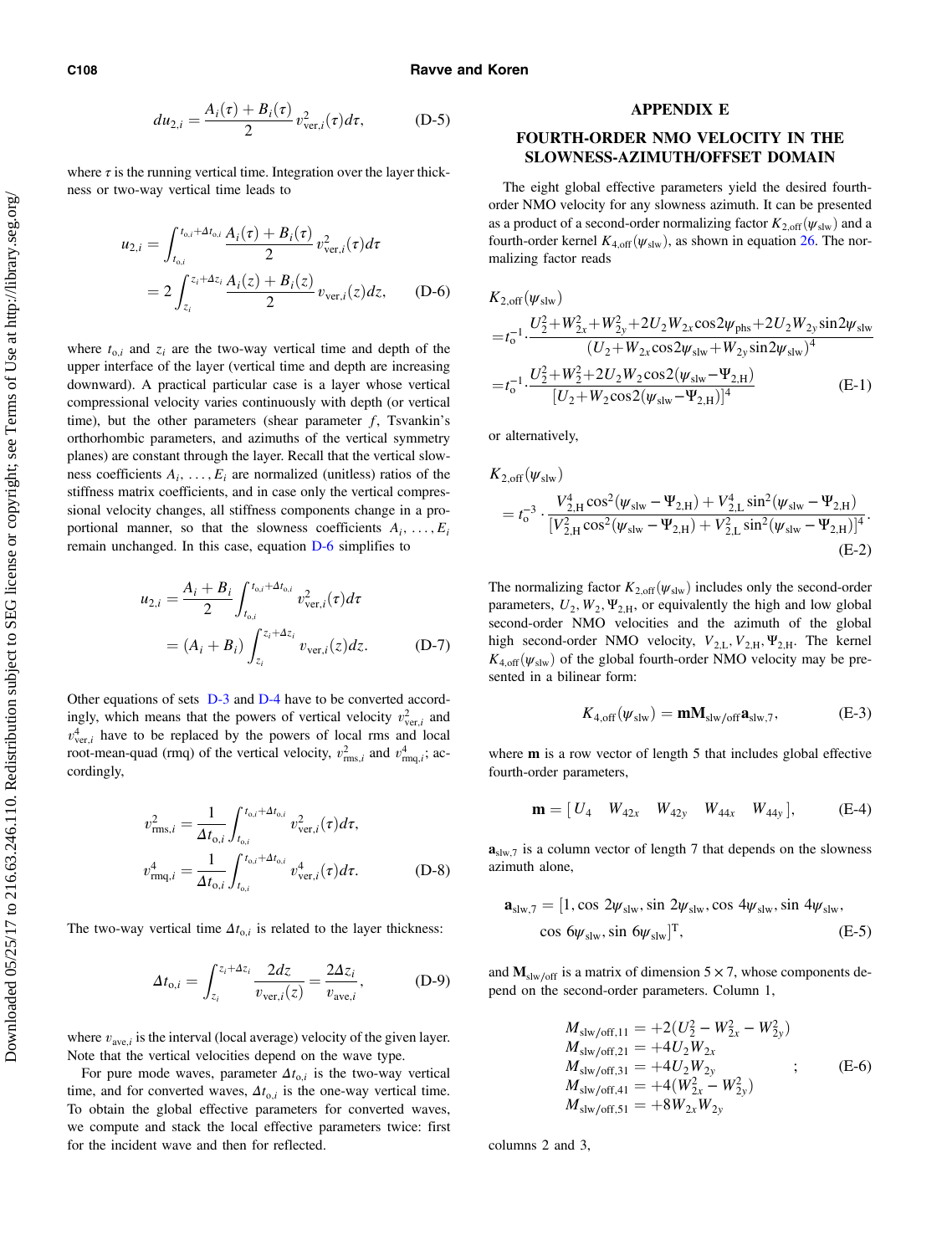$$
M_{\text{slw/off},12} = +4U_2W_{2x} \t M_{\text{slw/off},13} = +4U_2W_{2y} \nM_{\text{slw/off},22} = +2U_2^2 + W_{2x}^2 - 5W_{2y}^2 \t M_{\text{slw/off},33} = +6W_{2x}W_{2y} \nM_{\text{slw/off},32} = +6W_{2x}W_{2y} \t M_{\text{slw/off},33} = +2U_2^2 - 5W_{2x}^2 + W_{2y}^2; \nM_{\text{slw/off},42} = +6U_2W_{2x} \t M_{\text{slw/off},43} = -6U_2W_{2y} \nM_{\text{slw/off},52} = +6U_2W_{2y} \t M_{\text{slw/off},53} = +6U_2W_{2x}
$$
\n(E-7)

columns 4 and 5,

$$
M_{\text{slw/off,14}} = 4(W_{2x}^2 - W_{2y}^2)
$$
  
\n
$$
M_{\text{slw/off,15}} = 8W_{2x}W_{2y}
$$
  
\n
$$
M_{\text{slw/off,24}} = 0
$$
  
\n
$$
M_{\text{slw/off,35}} = 0
$$
  
\n
$$
M_{\text{slw/off,35}} = 0
$$
  
\n
$$
M_{\text{slw/off,44}} = 2(U_2^2 - W_{2x}^2 - W_{2y}^2)
$$
  
\n
$$
M_{\text{slw/off,45}} = 0
$$
  
\n
$$
M_{\text{slw/off,55}} = 2(U_2^2 - W_{2x}^2 - W_{2y}^2)
$$
  
\n
$$
M_{\text{slw/off,55}} = 2(U_2^2 - W_{2x}^2 - W_{2y}^2)
$$
  
\n
$$
(-E-8)
$$

and columns 6 and 7,

$$
M_{\text{slw/off,16}} = 0 \t M_{\text{slw/off,26}} = +W_{2x}^{2} - W_{2y}^{2} \t M_{\text{slw/off,27}} = +2W_{2x}W_{2y}
$$
  
\n
$$
M_{\text{slw/off,36}} = -2W_{2x}W_{2y} \t M_{\text{slw/off,37}} = +W_{2x}^{2} - W_{2y}^{2}.
$$
  
\n
$$
M_{\text{slw/off,46}} = -2U_{2}W_{2x} \t M_{\text{slw/off,47}} = -2U_{2}W_{2y}.
$$
  
\n
$$
M_{\text{slw/off,56}} = +2U_{2}W_{2y} \t M_{\text{slw/off,57}} = -2U_{2}W_{2x}
$$
  
\n
$$
M_{\text{slw/off,56}} = -2U_{2}W_{2y} \t M_{\text{slw/off,57}} = -2U_{2}W_{2x}
$$
  
\n(E-9)

# LIST OF SYMBOLS

# Interval parameters

| $v_{P}$                                                                          | $=$ | vertical compressional velocity of      |
|----------------------------------------------------------------------------------|-----|-----------------------------------------|
|                                                                                  |     | the orthorhombic layer                  |
| $v_{S,x_1}, v_{S,x_2}$                                                           | $=$ | vertical velocities of S-waves, polar-  |
|                                                                                  |     | ized in the $x_1$ and $x_2$ directions  |
| $v_{Ph}, v_{Sh}$                                                                 | $=$ | vertical compressional and shear        |
|                                                                                  |     | velocities of the background VTI        |
|                                                                                  |     | layer (VFTI)                            |
| $f = \frac{v_P^2 - v_{S,x_1}^2}{v_P^2}$                                          | $=$ | coefficient depending on the ratio      |
|                                                                                  |     | between vertical shear velocity, po-    |
|                                                                                  |     |                                         |
|                                                                                  |     | larized in the $x_1$ direction, and the |
|                                                                                  |     | vertical compressional velocity         |
| $f_b = \frac{v_{Pb}^2 - v_{Sb}^2}{v_{Pb}^2}$                                     | $=$ | coefficient depending on the ratio      |
|                                                                                  |     | between the vertical shear and verti-   |
|                                                                                  |     | cal compressional velocities, for       |
|                                                                                  |     | VTI background layer (VFTI)             |
| $\delta$ , $\varepsilon$ , $\gamma$                                              | $=$ | Thomsen parameters of VTI back-         |
|                                                                                  |     | ground media                            |
| $\delta_1, \delta_2, \delta_3, \varepsilon_1, \varepsilon_2, \gamma_1, \gamma_2$ | $=$ | Tsvankin's (1997) orthorhombic          |
|                                                                                  |     | parameters                              |
| $\Delta_{n_i}, \Delta_{v_i}, \Delta_{h_i}$                                       | $=$ | normal, vertical tangential, and hori-  |
|                                                                                  |     | zontal tangential weakness; $i = 1, 2$  |
|                                                                                  |     | is the index of horizontal axis, nor-   |
|                                                                                  |     | mal to the fracture plane               |
|                                                                                  |     |                                         |
| $\Delta z_i$                                                                     | $=$ | layer thickness                         |
| $C_{ij}$                                                                         | $=$ | density-normalized components of        |
|                                                                                  |     | the stiffness matrix, $i, j = 1, , 6$   |
| $\Gamma_{ik}$                                                                    | $=$ | components of the Christoffel ma-       |
|                                                                                  |     | trix; $i, k = 1, 2, 3$                  |
|                                                                                  |     |                                         |

| A, B, C, D, E                    | $=$ | fourth-order series coefficients of          |
|----------------------------------|-----|----------------------------------------------|
|                                  |     | the vertical-slowness series                 |
| $\Delta h_{R,i}$                 | $=$ | local radial-offset component                |
| $\Delta h_{T,i}$                 | $=$ | local transverse-offset component            |
| $\Delta x_{k,i}$                 | $=$ | contribution of the <i>i</i> th layer of the |
|                                  |     | total offset components in the global        |
|                                  |     | frame, $k = 1, 2$                            |
| $\Delta t_i$                     | $=$ | local traveltime (two way if not             |
|                                  |     | specified)                                   |
| $\Delta t_{o,i}$                 | $=$ | local vertical time (two way if not          |
|                                  |     | specified)                                   |
| $v_{\rm phs}$                    | $=$ | magnitude of the phase velocity              |
| $v_{\rm ver}$                    | $=$ | local vertical velocity (for a specific      |
|                                  |     | wave type)                                   |
| $v_{\rm ave}$                    | $=$ | interval (local average) velocity            |
| $v_{\rm rms}$                    | $=$ | local rms velocity                           |
| $v_{\rm rms}$                    | $=$ | local rmq velocity                           |
| $v_{\text{ray},i}$               | $=$ | Cartesian components of the ray              |
|                                  |     | velocity in the local frame, $i = 1, 2, 3$   |
| $u_{2,i}, w_{2x,i}, w_{2y,i}$    | $=$ | local second-order effective param-          |
|                                  |     | eters                                        |
| $u_{4,i}, w_{42x,i}, w_{42y,i},$ | $=$ | local fourth-order effective parame-         |
| $W_{44x,i}, W_{44y,i}$           |     | ters                                         |

# Global parameters

| $p_h$                                 | $=$ | magnitude of horizontal-slowness vector     |
|---------------------------------------|-----|---------------------------------------------|
| $p_1, p_2, p_3$                       | $=$ | slowness vector components ( $p_3$ is not a |
|                                       |     | global parameter)                           |
| $h_R$                                 | $=$ | radial-offset component                     |
| $h_T$                                 | $=$ | transverse-offset component                 |
| $\boldsymbol{h}$                      | $=$ | offset                                      |
| $\bar{h}$                             | $=$ | normalized offset                           |
| $t_{\rm o}$                           | $=$ | two-way vertical time                       |
| t                                     | $=$ | two-way traveltime                          |
| $\bar{t}$                             | $=$ | normalized two-way traveltime               |
| $\overline{z}$                        | $=$ | depth of the reflector point                |
| xyz                                   | $=$ | global frame of reference                   |
| $V_{2,L}$                             | $=$ | global low second-order NMO velocity        |
| $V_{2,H}$                             | $=$ | global high second-order NMO velocity       |
| $\alpha$                              | $=$ | normalized asymptotic correction factor of  |
|                                       |     | the traveltime approximation                |
| $V_2(\psi)$                           | $=$ | generic azimuthally dependent global sec-   |
|                                       |     | ond-order NMO velocity                      |
| $V_4(\psi)$                           | $=$ | generic azimuthally dependent global        |
|                                       |     | fourth-order NMO velocity                   |
| $V_{2,\text{slw}}(\psi_{\text{slw}})$ | $=$ | slowness-azimuth/slowness domain global     |
|                                       |     | second-order NMO velocity                   |
| $V_{4,\text{slw}}(\psi_{\text{slw}})$ | $=$ | slowness-azimuth/slowness domain global     |
|                                       |     | fourth-order NMO velocity                   |
| $V_{2,\text{off}}(\psi_{\text{slw}})$ | $=$ | slowness-azimuth/offset domain<br>global    |
|                                       |     | second-order NMO velocity                   |
| $V_{4,\text{off}}(\psi_{\text{slw}})$ | $=$ | slowness-azimuth/offset domain<br>global    |
|                                       |     | fourth-order NMO velocity                   |
| $V_{2,\text{slw}}(\psi_{\text{off}})$ | $=$ | offset-azimuth/slowness domain<br>global    |
|                                       |     | second-order NMO velocity                   |
| $V_{4,slw}(\psi_{\rm off})$           | $=$ | offset-azimuth/slowness domain global       |
|                                       |     | fourth-order NMO velocity                   |
|                                       |     |                                             |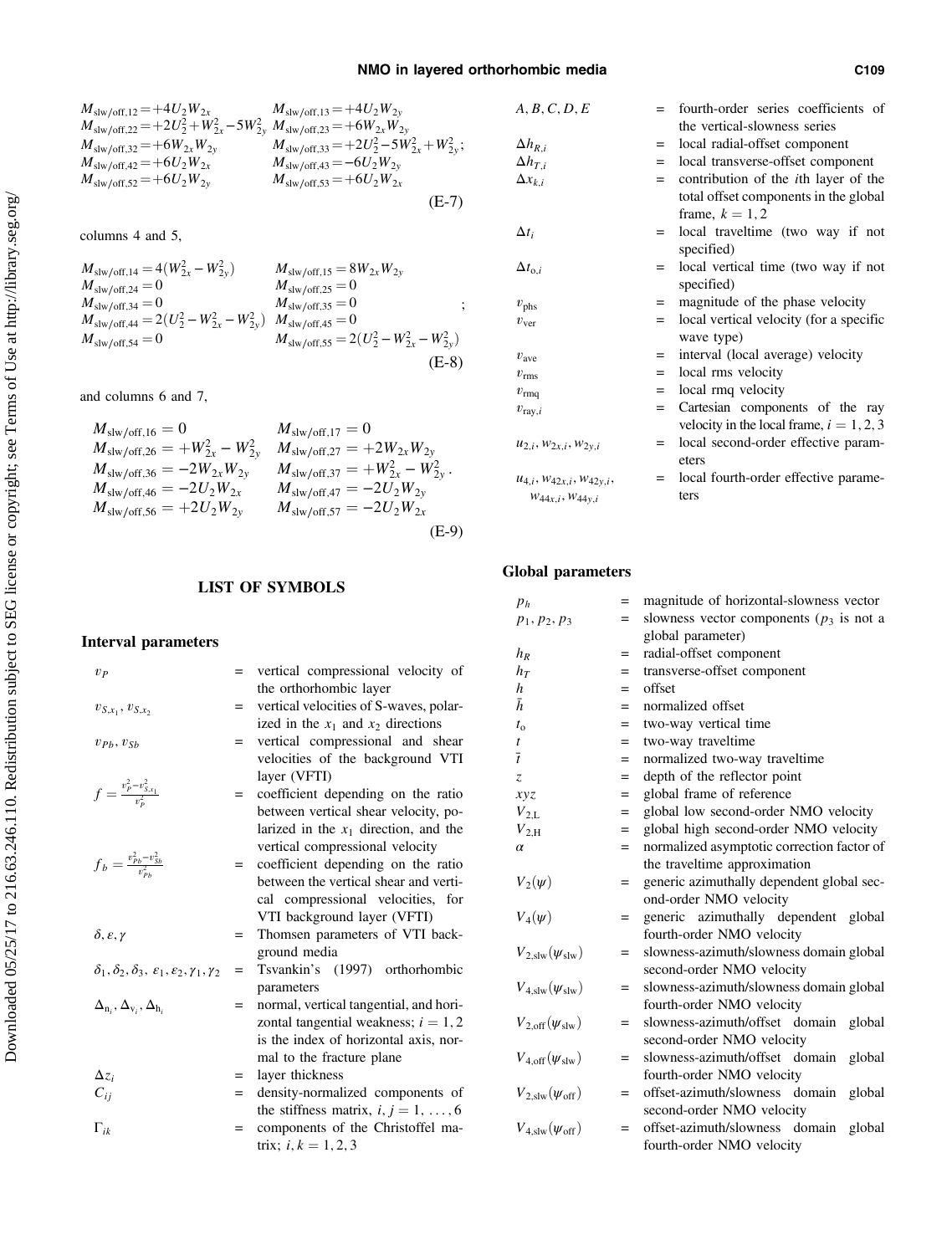#### <span id="page-19-0"></span>C110 **C110 Ravve and Koren**

| $V_{2,\text{off}}(\psi_{\text{off}})$ |     | offset-azimuth/offset domain global sec-<br>ond-order NMO velocity |
|---------------------------------------|-----|--------------------------------------------------------------------|
| $V_{4,\text{off}}(\psi_{\text{off}})$ | $=$ | offset-azimuth/offset domain global                                |
|                                       |     | fourth-order NMO velocity                                          |
| $K_{2,\text{off}}(\psi_{\text{slw}})$ | $=$ | slowness-azimuth/offset domain normaliz-                           |
|                                       |     | ing factor of fourth-order NMO velocity                            |
| $K_{4,\text{off}}(\psi_{\text{slw}})$ | $=$ | slowness-azimuth/offset domain kernel of                           |
|                                       |     | fourth-order NMO velocity                                          |
| m                                     | $=$ | row vector of length 5 containing global                           |
|                                       |     | fourth-order effective parameters                                  |
| $M_{\text{slw}/\text{off}}$           | $=$ | matrix of dimensions $5 \times 7$ ; it depends on                  |
|                                       |     | second-order effective parameters, needed                          |
|                                       |     | to compute fourth-order NMO velocity, in                           |
|                                       |     | the slowness-azimuth/offset domain                                 |
| $\mathbf{a}_{\text{slw.7}}$           | $=$ | vector of length 7; it depends on slowness-                        |
|                                       |     | azimuth only                                                       |
| $\eta_{\rm eff}(\psi)$                | $=$ | azimuthally dependent global effective                             |
|                                       |     | anellipticity in slowness-azimuth or off-                          |
|                                       |     | set-azimuth domains                                                |
| $A_4(\psi)$                           | $=$ | quartic coefficient related to moveout                             |
|                                       |     | anellipticity in the slowness-azimuth or                           |
|                                       |     | offset-azimuth domains                                             |
| $U_2, W_{2x}, W_{2y}$                 | $=$ | global effective second-order parameters                           |
| $U_4, W_{42x}, W_{42y},$              | $=$ | global effective fourth-order parameters                           |
| $W_{44x}$ , $W_{44y}$                 |     |                                                                    |

#### Local zenith angles for layer i

- $\theta_{\text{slw},i}$  = slowness (phase) angle between the slowness direction and the vertical axis
- $\theta_{\text{slw.H}}$  = slowness (phase) angle of the high-velocity layer, angle between slowness direction for that layer and vertical axis
- $\theta_{\text{ray},i}$  = ray angle between the ray (group) velocity direction and the vertical axis
- $\theta_{\text{ray,H}}$  = ray angle of the high-velocity layer, angle between the ray velocity direction for that layer and the vertical axis

# Local and global azimuths

- $\psi_{x_1}$  = azimuth of local orthorhombic axis  $x_1$
- $\psi_{\text{ray},i}$  = local ray (group) velocity azimuth within layer *i*
- $\psi_{\rm slw}$  = slowness azimuth (also, azimuth of horizontal slowness or phase velocity)
- $\psi_{\text{off}}$  = offset azimuth (azimuth of acquisition sourcereceiver offsets)
- $\psi$  = general azimuth; it may be either slowness azimuth or offset azimuth
- 
- $\Psi_{2,L}$  = azimuth of global low second-order NMO velocity<br>  $\Psi_{2,H}$  = azimuth of global high second-order NMO velocity = azimuth of global high second-order NMO velocity

#### REFERENCES

Al-Dajani, A., and N. Toksoz, 2001, Non-hyperbolic reflection moveout for orthorhombic media: Technical Report, Earth Resources Laboratory In-dustry Consortia Annual Report, 2002–07.

- Al-Dajani, A., and I. Tsvankin, 1998, Non-hyperbolic reflection moveout for horizontal transverse isotropy: [Geophysics,](http://library.seg.org/action/showLinks?doi=10.1190%2Fgeo2015-0621.1&system=10.1190%2F1.1444469&isi=000076285600026&citationId=p_2) 63, 1738–1753, doi: [10.1190/](http://dx.doi.org/10.1190/1.1444469) [1.1444469.](http://dx.doi.org/10.1190/1.1444469)
- Al-Dajani, A., I. Tsvankin, and N. Toksoz, 1998, Non-hyperbolic reflection moveout for azimuthally anisotropic media: 68th Annual International Meeting, SEG, Expanded Abstracts, 1479–1482. Alkhalifah, T., 1997, Velocity analysis using nonhyperbolic moveout in
- transversely isotropic media: [Geophysics,](http://library.seg.org/action/showLinks?doi=10.1190%2Fgeo2015-0621.1&system=10.1190%2F1.1444285&isi=A1997YH64100018&citationId=p_4) 62, 1839-1854, doi: [10](http://dx.doi.org/10.1190/1.1444285)<br>.1190/1.1444285. [.1190/1.1444285.](http://dx.doi.org/10.1190/1.1444285) Alkhalifah, T., 2003, An acoustic wave equation for orthorhombic
- anisotropy: [Geophysics](http://library.seg.org/action/showLinks?doi=10.1190%2Fgeo2015-0621.1&system=10.1190%2F1.1598109&isi=000220836300006&citationId=p_5), 68, 1169–1172, doi: [10.1190/1.1598109.](http://dx.doi.org/10.1190/1.1598109)<br>Alkhalifah, T., and I. Tsvankin, 1995, Velocity analysis for transversely iso-
- 
- tropic media: [Geophysics,](http://library.seg.org/action/showLinks?doi=10.1190%2Fgeo2015-0621.1&system=10.1190%2F1.1443888&isi=A1995RR66900024&citationId=p_6) <sup>60</sup>, 1550–1566, doi: [10.1190/1.1443888.](http://dx.doi.org/10.1190/1.1443888) Bakulin, A., V. Grechka, and I. Tsvankin, 2000, Estimation of fracture parameters from reflection seismic data Part 2: Fractured models with orthorhombic symmetry: [Geophysics](http://library.seg.org/action/showLinks?doi=10.1190%2Fgeo2015-0621.1&system=10.1190%2F1.1444864&isi=000165747400010&citationId=p_7), 65, 1803–1817, doi: [10.1190/1](http://dx.doi.org/10.1190/1.1444864) [.1444864.](http://dx.doi.org/10.1190/1.1444864)
- Bakulin, A., V. Grechka, and I. Tsvankin, 2002, Seismic inversion for the parameters of two orthogonal fracture sets in a VTI background medium:<br>[Geophysics,](http://library.seg.org/action/showLinks?doi=10.1190%2Fgeo2015-0621.1&system=10.1190%2F1.1451801&isi=000173775600032&citationId=p_8) 67, 292–299, doi: [10.1190/1.1451801.](http://dx.doi.org/10.1190/1.1451801)
- Červený, V., 2001, Seismic ray theory: Cambridge University Press.
- Dix, C., 1955, Seismic velocities from surface measurements: [Geophysics](http://library.seg.org/action/showLinks?doi=10.1190%2Fgeo2015-0621.1&system=10.1190%2F1.1438126&citationId=p_10), 20, 68–86, doi: [10.1190/1.1438126](http://dx.doi.org/10.1190/1.1438126).<br>
Eshelby, J., 1957, The determination of the elastic field of an ellipsoidal
- inclusion and related problems: Proceedings of the Royal Society of Lon-<br>[don,](http://library.seg.org/action/showLinks?doi=10.1190%2Fgeo2015-0621.1&crossref=10.1098%2Frspa.1957.0133&isi=A1957WU27300006&citationId=p_11) A241, 376–396, doi: [10.1098/rspa.1957.0133](http://dx.doi.org/10.1098/rspa.1957.0133).<br>Gerea, C., L. Nicoletis, and P. Granger, 2000, Multicomponent true-ampli-<br>tude anisotropic imaging —
- ies": Proceedings of the 9th IWSA International Workshop on Seismic
- Anisotropy, Expanded Abstracts, doi: [10.1190/1.9781560801771](http://dx.doi.org/10.1190/1.9781560801771). Grechka, V., 2007, Multiple cracks in VTI rocks: Effective properties and fracture characterization: [Geophysics](http://library.seg.org/action/showLinks?doi=10.1190%2Fgeo2015-0621.1&system=10.1190%2F1.2751500&isi=000249683600010&citationId=p_13), 72, no. 5, D81-D91, doi: [10.1190/](http://dx.doi.org/10.1190/1.2751500)<br>1.2751500.
- Grechka, V., and I. Tsvankin, 1998, 3-D description of normal moveout in anisotropic inhomogeneous media: [Geophysics,](http://library.seg.org/action/showLinks?doi=10.1190%2Fgeo2015-0621.1&system=10.1190%2F1.1444386&isi=000073794000030&citationId=p_14) 63, 1079–1092, doi: [10](http://dx.doi.org/10.1190/1.1444386) [.1190/1.1444386.](http://dx.doi.org/10.1190/1.1444386)
- Grechka, V., and I. Tsvankin, 1999, 3-D moveout velocity analysis and parameter estimation for orthorhombic media: <u>Geophysics</u>, 64, 820–<br>837, doi: [10.1190/1.1444593](http://dx.doi.org/10.1190/1.1444593).
- Grechka, V., I. Tsvankin, and J. Cohen, 1997, Generalized Dix equation and analytic treatment of normal-moveout velocity for anisotropic media: 67th Annual International Meeting, SEG, Expanded Abstracts, 1246–1249.
- Hao, Q., and A. Stovas, 2015, Anelliptic approximation for P-wave phase and group velocities in orthorhombic media: 77th Annual International Conference and Exhibition, EAGE, Extended Abstracts, doi: [10.3997/](http://dx.doi.org/10.3997/2214-4609.201413004) [2214-4609.201413004.](http://dx.doi.org/10.3997/2214-4609.201413004)
- Hao, Q., and A. Stovas, 2016, Analytic calculation of phase and group velocities of P-wave in orthorhombic media: [Geophysics](http://library.seg.org/action/showLinks?doi=10.1190%2Fgeo2015-0621.1&system=10.1190%2Fgeo2015-0156.1&isi=000384984900004&citationId=p_18), 81, no. 3, C79–C97, doi: [10.1190/geo2015-0156.1.](http://dx.doi.org/10.1190/geo2015-0156.1)
- Helbig, K., and M. Schoenberg, 1987, Anomalous polarization of elastic waves in transversely isotropic media: **Journal of the Acoustical Society**<br>[of America](http://library.seg.org/action/showLinks?doi=10.1190%2Fgeo2015-0621.1&crossref=10.1121%2F1.394527&isi=A1987H278400002&citationId=p_19), 81, 1235–1245, doi: [10.1121/1.394527](http://dx.doi.org/10.1121/1.394527).<br>Ivanov, Y., and A. Stovas, 2016, S-waves normal moveout velocity ellipse in
- vicinity of the singularity point in tilted ORT media:17th International Workshop on Seismic Anisotropy, Extended Abstracts, 3–4.
- Koren, Z., and I. Ravve, 2011, Full-azimuth subsurface angle domain wavefield decomposition and imaging — Part 1: Directional and reflection im-<br>age gathers: **Geophysics, 76**, no. 1, S1–S13, doi: [10.1190/1.3511352](http://dx.doi.org/10.1190/1.3511352).
- Koren, Z., and I. Ravve, 2014, Azimuthally-dependent anisotropic velocity model update: [Geophysics](http://library.seg.org/action/showLinks?doi=10.1190%2Fgeo2015-0621.1&system=10.1190%2Fgeo2013-0178.1&isi=000336918700009&citationId=p_22), 79, no. 2, C27–C53, doi: [10.1190/](http://dx.doi.org/10.1190/geo2013-0178.1) [geo2013-0178.1.](http://dx.doi.org/10.1190/geo2013-0178.1)
- Koren, Z., and I. Ravve, 2015, Fourth-order NMO velocity for compres-<br>sional waves in layered orthorhombic medium: 77th Annual International<br>Conference and Exhibition, EAGE, Extended Abstracts, doi: [10.3997/](http://dx.doi.org/10.3997/2214-4609.201412573) [2214-4609.201412573](http://dx.doi.org/10.3997/2214-4609.201412573).
- Koren, Z., and I. Ravve, 2016, Fourth-order NMO velocity for P-waves in layered orthorhombic media vs. offset azimuth: 86th Annual International Meeting, SEG, Expanded Abstracts, 436–440.
- Koren, Z., I. Ravve, and R. Levy, 2010, Moveout approximation for horizontal transversely isotropic and vertical transversely isotropic layered medium — Part 2: Effective model: **Geophysical Prospecting, 58,** 599–617, doi: [10.1111/j.1365-2478.2009.00857.x.](http://dx.doi.org/10.1111/j.1365-2478.2009.00857.x)
- Koren, Z., I. Ravve, and R. Levy, 2013, Conversion of background VTI depth model and full-azimuth reflection angle moveouts into interval orthorhombic layered parameters: 75th Annual International Conference and Exhibition, EAGE, Extended Abstracts, doi: 10.3997/2214-4609.20130943.
- Pech, A., I. Tsvankin, and V. Grechka, 2003, Quartic moveout coefficient: 3D description and application to tilted TI media: [Geophysics](http://library.seg.org/action/showLinks?doi=10.1190%2Fgeo2015-0621.1&system=10.1190%2F1.1620634&isi=000220836400017&citationId=p_27), 68, 1600–<br>1610, doi: [10.1190/1.1620634](http://dx.doi.org/10.1190/1.1620634).
- Pech, A., and I. Tsvankin, 2004, Quartic moveout coefficient for a dipping azimuthally anisotropic layer: **Geophysics**, **69**, 699–707, doi: [10.1190/1](http://dx.doi.org/10.1190/1.1759456) [.1759456.](http://dx.doi.org/10.1190/1.1759456)